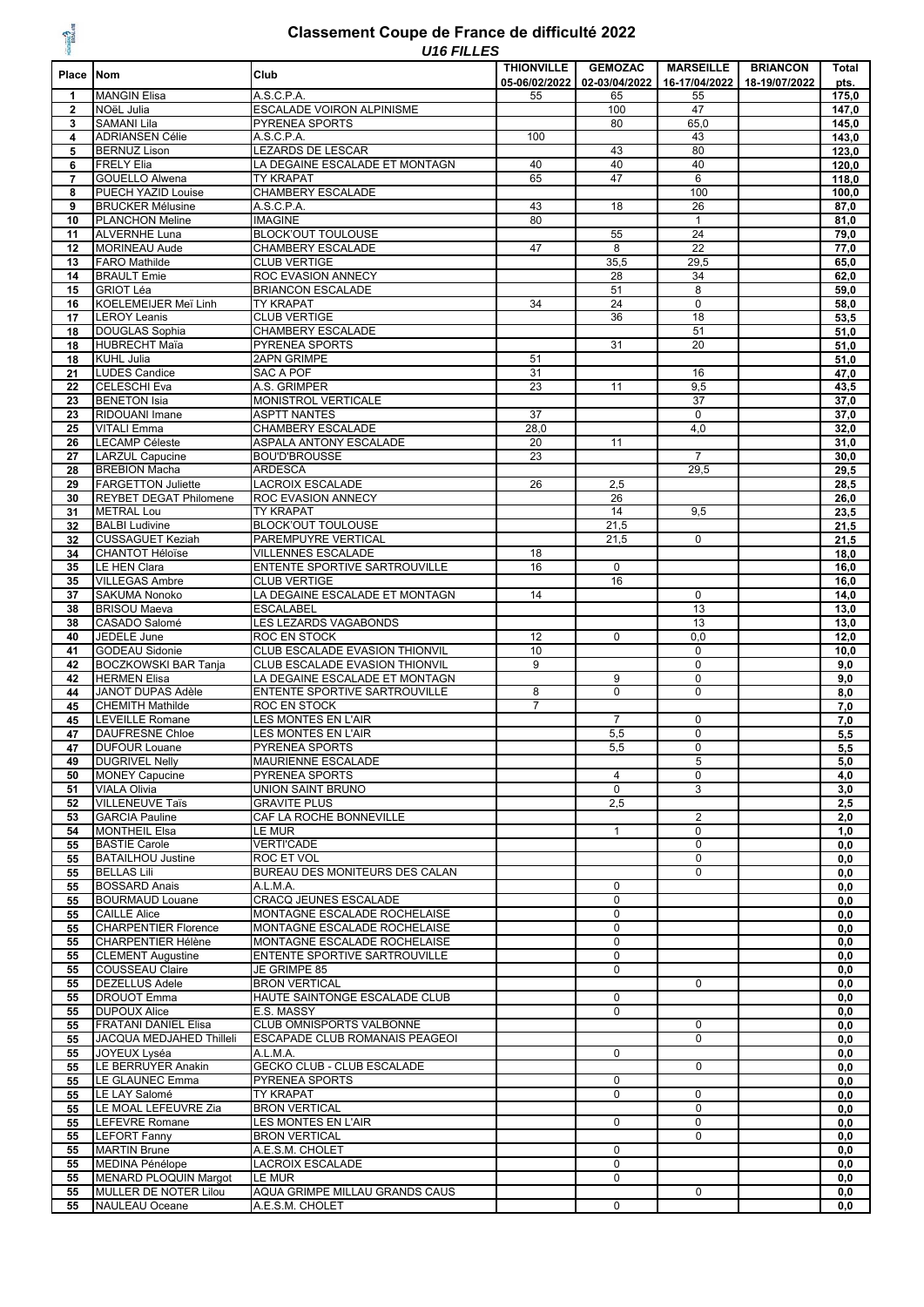| 55 | NICOLAS Elea                   | <b>ITOURNEFEUILLE ALTITUDE GRIMPE</b> |  |  | 0,0 |
|----|--------------------------------|---------------------------------------|--|--|-----|
| 55 | <b>PACTEAU--REIG Arwen</b>     | <b>TOURNEFEUILLE ALTITUDE GRIMPE</b>  |  |  | 0,0 |
| 55 | <b>PIOTR Zoé</b>               | LA DEGAINE ESCALADE ET MONTAGN        |  |  | 0,0 |
| 55 | POLES Lola                     | L <b>E MUR</b>                        |  |  | 0,0 |
| 55 | SILVESTRE Lorette              | AMICALE LAIQUE BARBEZIEUX             |  |  | 0,0 |
| 55 | <b>TENA FRANCIA Lisa Marie</b> | <b>S.M.U.C. ESCALADE</b>              |  |  | 0,0 |
| 55 | VAUTIER Maïdi                  | <b>LES MONTES EN L'AIR</b>            |  |  | 0.0 |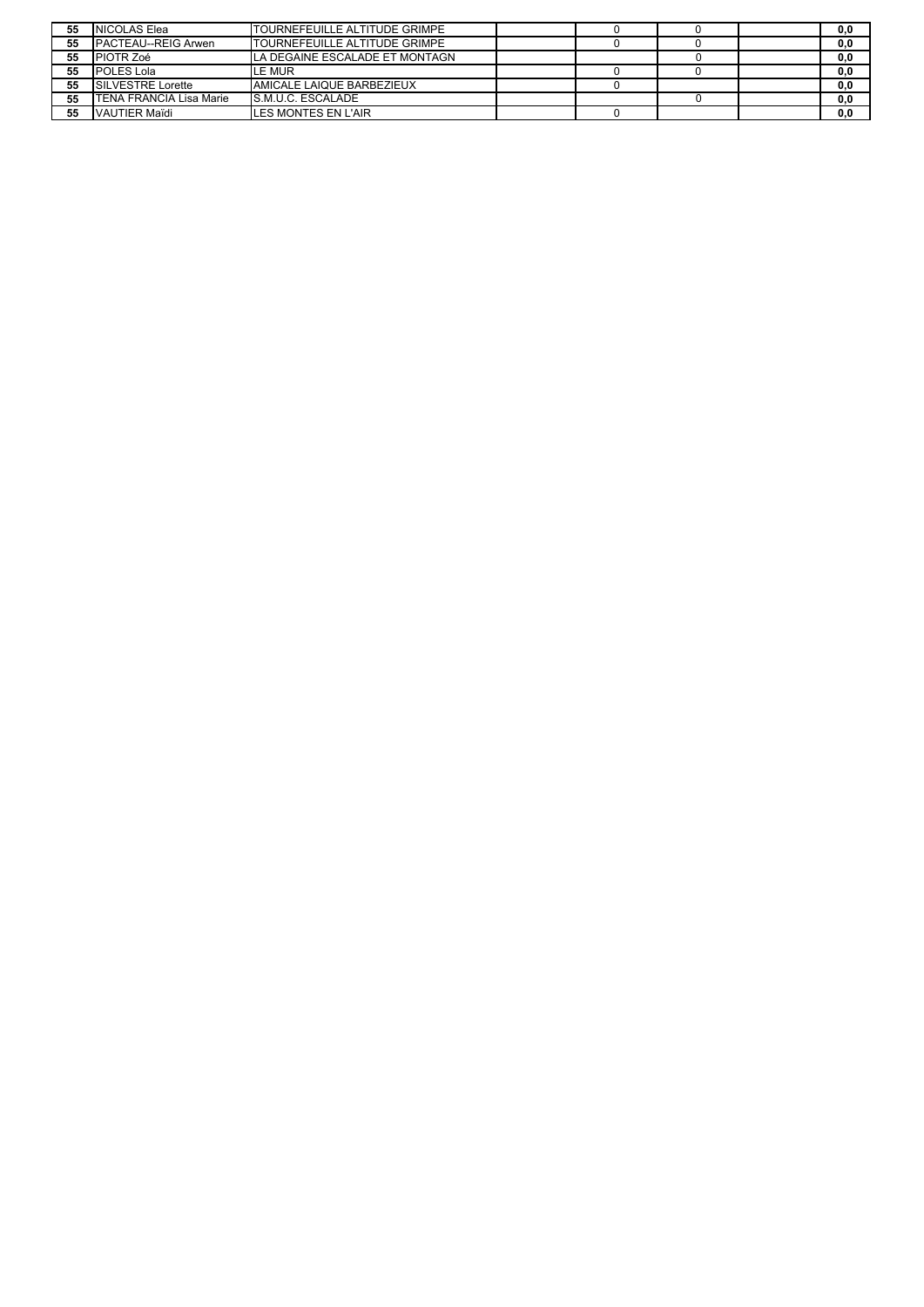#### *U16 GARCONS* **Classement Coupe de France de difficulté 2022**

| Place Nom      |                                                              | טויטטאומט טו ט<br>Club                                       | <b>THIONVILLE</b>   | <b>GEMOZAC</b>      | <b>MARSEILLE</b>      | <b>BRIANCON</b> | Total         |
|----------------|--------------------------------------------------------------|--------------------------------------------------------------|---------------------|---------------------|-----------------------|-----------------|---------------|
| 1              | <b>CHANDY Ethan</b>                                          | UNION SPORTIVE CAGNES                                        | 05-06/02/2022<br>80 | 02-03/04/2022<br>55 | 16-17/04/2022<br>47   | 18-19/07/2022   | pts.<br>182,0 |
| $\mathbf{2}$   | LARRIEU Yoann                                                | TEAM SOLO ESCALADE                                           |                     | 100                 | 37                    |                 | 137,0         |
| 3              | <b>SKRABACZ Eliott</b>                                       | LE 8 ASSURE                                                  | 65                  | 45                  | 10                    |                 | 120,0         |
| 4              | <b>GSELL Adrien</b>                                          | TEAM BLOCK'OUT                                               | 100                 |                     | 12                    |                 | 112,0         |
| 5<br>6         | <b>BERTONE Max</b><br><b>MEZARD Tom</b>                      | 7 A L OUEST<br>A.S. GRIMPER                                  | 51                  | 34                  | 100<br>9              |                 | 100,0<br>94,0 |
| $\overline{7}$ | <b>BORNACHOT Mahé</b>                                        | A.S. GRIMPER                                                 | 55                  | 24                  | 14                    |                 | 93,0          |
| 8              | <b>COLIN Louis</b>                                           | LES MONTES EN L'AIR                                          |                     | 65                  | $\overline{25}$       |                 | 90,0          |
| 9              | <b>BRIDOUX Esteban</b><br><b>GACHON Antonin</b>              | <b>DEVERS TROYES</b>                                         | 14                  | 40                  | 28                    |                 | 82,0          |
| 10<br>11       | <b>MARZULLO Pierre</b>                                       | <b>CLUB VERTIGE</b><br><b>MINERAL SPIRIT</b>                 |                     | 80                  | 0,5<br>80             |                 | 80,5<br>80,0  |
| 12             | <b>JOSEPH Titouan</b>                                        | <b>TEAM SOLO ESCALADE</b>                                    |                     | 45                  | 22                    |                 | 67,0          |
| 13             | <b>CLAUDE Camille</b>                                        | DRAC VERCORS ESCALADE                                        |                     |                     | 65                    |                 | 65,0          |
| 14             | <b>CHATEIGNER Modan</b>                                      | <b>ASPTT NANTES</b>                                          | 47                  | 14                  |                       |                 | 61,0          |
| 15<br>16       | EISEN - BARBOUR Gabriel<br>LEFORT Luka                       | <b>GRAVITE PLUS</b><br>CLUB ALPIN FRANCAIS CHOLET COM        |                     | 51                  | 55                    |                 | 55,0<br>51,0  |
| 16             | <b>LEGRAND Erwan</b>                                         | 7A URBAN ROC                                                 |                     |                     | 51                    |                 | 51,0          |
| 18             | <b>MUCCHIELLI Sasha</b>                                      | LE 8 ASSURE                                                  |                     | 31                  | 16                    |                 | 47,0          |
| 19             | <b>MONTAGNON Noah</b>                                        | A.S.C.P.A.                                                   | 43                  |                     |                       |                 | 43,0          |
| 19<br>21       | <b>RICHARD Samuel</b><br>VEDIE TREMEAC Léo Paul              | <b>MINERAL SPIRIT</b><br><b>CEPE DE VERNON</b>               | 40                  | $\overline{2}$      | 43<br>$\mathbf 0$     |                 | 43,0<br>42,0  |
| 22             | <b>SANTAL Nolan</b>                                          | LE MUR                                                       |                     | 37                  | 3,5                   |                 | 40,5          |
| 23             | <b>ETCHAR Akyan</b>                                          | 7 A L OUEST                                                  |                     |                     | 40                    |                 | 40,0          |
| 24             | VANNIER DUTERTRE Jak                                         | DRAC VERCORS ESCALADE                                        | 22                  | 16                  | 0,0                   |                 | 38,0          |
| 25<br>26       | <b>GODEAU Arthur</b><br>MOREL HEYDENREICH Nils               | CLUB ESCALADE EVASION THIONVIL<br>CHATEAU - THIERRY ESCALADE | 37<br>34            |                     | 0                     |                 | 37,0<br>34,0  |
| 26             | <b>VIVIAND Tolin</b>                                         | <b>BRON VERTICAL</b>                                         |                     |                     | 34                    |                 | 34,0          |
| 28             | <b>BANSE Lucas</b>                                           | UNION SPORTIVE CAGNES                                        |                     | 28                  | $\overline{5}$        |                 | 33,0          |
| 29             | <b>BARBIER Cyprien</b>                                       | <b>7A BAPAUME</b>                                            | 31                  |                     |                       |                 | 31,0          |
| 29<br>31       | <b>BONNIOT Lilian</b><br>HEDDAD-VAN BELLEGHEM TirLE 8 ASSURE | LYON ESCALADE SPORTIVE                                       |                     | 22                  | 31<br>8               |                 | 31,0<br>30,0  |
| 32             | PLANCHE Léo                                                  | <b>SAC A POF</b>                                             | 28                  |                     | $\pmb{0}$             |                 | 28,0          |
| 33             | <b>BOURDEAUD HUY Galaad</b>                                  | SAC A POF                                                    | 26                  |                     | $\mathbf 0$           |                 | 26,0          |
| 33             | <b>LOUSTALOT Ariel</b>                                       | AVIRON BAYONNAIS / THE ROOF                                  |                     | 26                  |                       |                 | 26,0          |
| 35<br>36       | <b>DOUADY Fabio</b><br><b>MIGNOT Matis</b>                   | DRAC VERCORS ESCALADE<br><b>VILLENNES ESCALADE</b>           | 24                  |                     | 25                    |                 | 25,0<br>24,0  |
| 37             | <b>CALLENS CHARPENTIER</b>                                   | CAF EN TETE NANCY                                            | 20                  |                     |                       |                 | 20,0          |
| 37             | <b>CASTRES Ilan</b>                                          | CIME - CARBONNE IMPULSION MONT                               |                     | 20                  | $\mathbf 0$           |                 | 20,0          |
| 37             | <b>GUIDONI Malo</b>                                          | ROC EVASION ANNECY                                           |                     |                     | 20                    |                 | 20,0          |
| 40<br>41       | <b>MOREAU Maxence</b><br><b>BERLIOZ Romeo</b>                | SURESNES ESCALADE<br><b>BRIANCON ESCALADE</b>                |                     | 18                  | 0,5<br>18             |                 | 18,5<br>18,0  |
| 41             | <b>LEFORT Elias</b>                                          | <b>SAC A POF</b>                                             | 18                  |                     |                       |                 | 18,0          |
| 43             | <b>LECOEUR Jaws Ethan</b>                                    | <b>USBY ESCALADE</b>                                         | 16                  |                     |                       |                 | 16,0          |
| 44             | <b>BEAUDOUIN Victor</b>                                      | THE ROOF BREST                                               |                     | 12                  | $\mathbf 0$           |                 | 12,0          |
| 44<br>46       | <b>LEMERLE Ethan</b><br><b>CHARPENTIER RIO Enzo</b>          | AU PIED DES MURS<br><b>CRACQ JEUNES ESCALADE</b>             | 12                  | 10                  |                       |                 | 12,0<br>10.0  |
| 46             | <b>KESRAOUI Renald</b>                                       | <b>VERTIGE MONTFERMEIL</b>                                   | 10                  |                     |                       |                 | 10,0          |
| 48             | <b>ENARD Maël</b>                                            | MONTAGNE ESCALADE ROCHELAISE                                 |                     | 9                   |                       |                 | 9.0           |
| 48             | SABLON Clément                                               | <b>HORIZON VERTICAL</b>                                      | 9                   |                     |                       |                 | 9,0           |
| 50<br>50       | <b>GERARD Matthieu</b><br>SALZMAN-GRATAS Max                 | LACROIX ESCALADE<br>COC ESCALADE                             | 8                   | 0<br>8              | 0                     |                 | 8,0<br>8,0    |
| 52             | <b>MENDOZA Thibaut</b>                                       | LE MUR                                                       |                     | $\overline{7}$      |                       |                 | 7,0           |
| 52             | <b>MOREAU Gonzague</b>                                       | LA DEGAINE ESCALADE ET MONTAGN                               |                     |                     | $\overline{7}$        |                 | 7,0           |
| 54             | <b>HACHE Timeo</b>                                           | SPORTING CLUB PLAISANCE                                      |                     | 6                   |                       |                 | 6,0           |
| 54<br>56       | <b>MORETTI Lilian</b><br>FERNANDEZ Paco                      | <b>BRIANCON ESCALADE</b><br>MONTAGNE ESCALADE ROCHELAISE     |                     | 5                   | 6                     |                 | 6,0<br>5,0    |
| 57             | <b>TRICOIRE Tino</b>                                         | CLUB ALPIN FRANCAIS CHOLET COM                               |                     | 4                   |                       |                 | 4,0           |
| 58             | <b>CHEMELLE Arthur</b>                                       | AMICALE LAIQUE D'ANSE                                        |                     |                     | 3,5                   |                 | 3,5           |
| 59             | <b>DUPONT Jules</b>                                          | <b>GRAVITE PLUS</b>                                          |                     | 3                   |                       |                 | 3,0           |
| 60<br>61       | <b>ECOTIERE Nell</b><br><b>GIRARD Emilien</b>                | PARTAGE ESCALADE BUTHIERS<br>LE HAVRE ESCALADE               |                     | $\mathbf{1}$        | $\overline{2}$<br>0,0 |                 | 2,0<br>1,0    |
| 62             | <b>ANDRILLON Gaspard</b>                                     | <b>BRIANCON ESCALADE</b>                                     |                     |                     | 0                     |                 | 0,0           |
| 62             | <b>BERTHELOT Clement</b>                                     | GEMOZAC ESCALADE ET MONTAGNE                                 |                     | 0                   |                       |                 | 0,0           |
| 62             | <b>BERVAS Axel</b><br><b>BOITEUX Justin</b>                  | ASPTT DIGNE                                                  |                     |                     | 0<br>$\mathbf 0$      |                 | 0,0           |
| 62<br>62       | <b>BRIVOT Timothée</b>                                       | <b>ENTRE-TEMPS</b><br>MONTAGNE ESCALADE ROCHELAISE           |                     | 0                   |                       |                 | 0,0<br>0,0    |
| 62             | <b>CHARAVIN Mathis</b>                                       | <b>ASPTT DIGNE</b>                                           |                     |                     | $\mathbf 0$           |                 | 0,0           |
| 62             | <b>CHARTON Youenn</b>                                        | FOURNEL ARGENTIERE CLUB ESCALA                               |                     |                     | $\mathbf 0$           |                 | 0,0           |
| 62             | CHAUDESAYGUES Sandro<br><b>COUYERE Mathieu</b>               | S.M.U.C. ESCALADE<br>S.M.U.C. ESCALADE                       |                     |                     | $\mathbf 0$<br>0      |                 | 0,0           |
| 62<br>62       | <b>DEFONTAINE Timothée</b>                                   | A.L.M.A.                                                     |                     | 0                   |                       |                 | 0,0<br>0,0    |
| 62             | <b>DESTOMBES Nils</b>                                        | ROYANS ESCALADE VERCORS                                      |                     |                     | 0                     |                 | 0,0           |
| 62             | <b>DURAC Clementin</b>                                       | SO SPACE L'ACCLAMEUR                                         |                     | 0                   |                       |                 | 0,0           |
| 62             | <b>EDOUARD Nathan</b><br><b>GUIOL Cesar</b>                  | <b>ROC EVASION ANNECY</b><br>S.M.U.C. ESCALADE               |                     |                     | 0<br>0                |                 | 0,0<br>0,0    |
| 62<br>62       | <b>KELLER Milan</b>                                          | FOURNEL ARGENTIERE CLUB ESCALA                               |                     |                     | 0                     |                 | 0,0           |
| 62             | <b>LEBLANC Arthur</b>                                        | CRACQ JEUNES ESCALADE                                        |                     | $\mathbf 0$         |                       |                 | 0,0           |
| 62             | <b>MARTIN Paul</b>                                           | A.L.M.A.                                                     |                     | 0                   |                       |                 | 0,0           |
| 62<br>62       | <b>MEYER Romain</b><br><b>MONET Robin</b>                    | AMICALE LAIQUE ECHIROLLES<br>CLUB ESCALADE EVASION THIONVIL  |                     |                     | $\mathbf 0$<br>0      |                 | 0,0<br>0,0    |
| 62             | ORJAS Arthur                                                 | SURESNES ESCALADE                                            |                     | 0                   |                       |                 | 0,0           |
|                |                                                              |                                                              |                     |                     |                       |                 |               |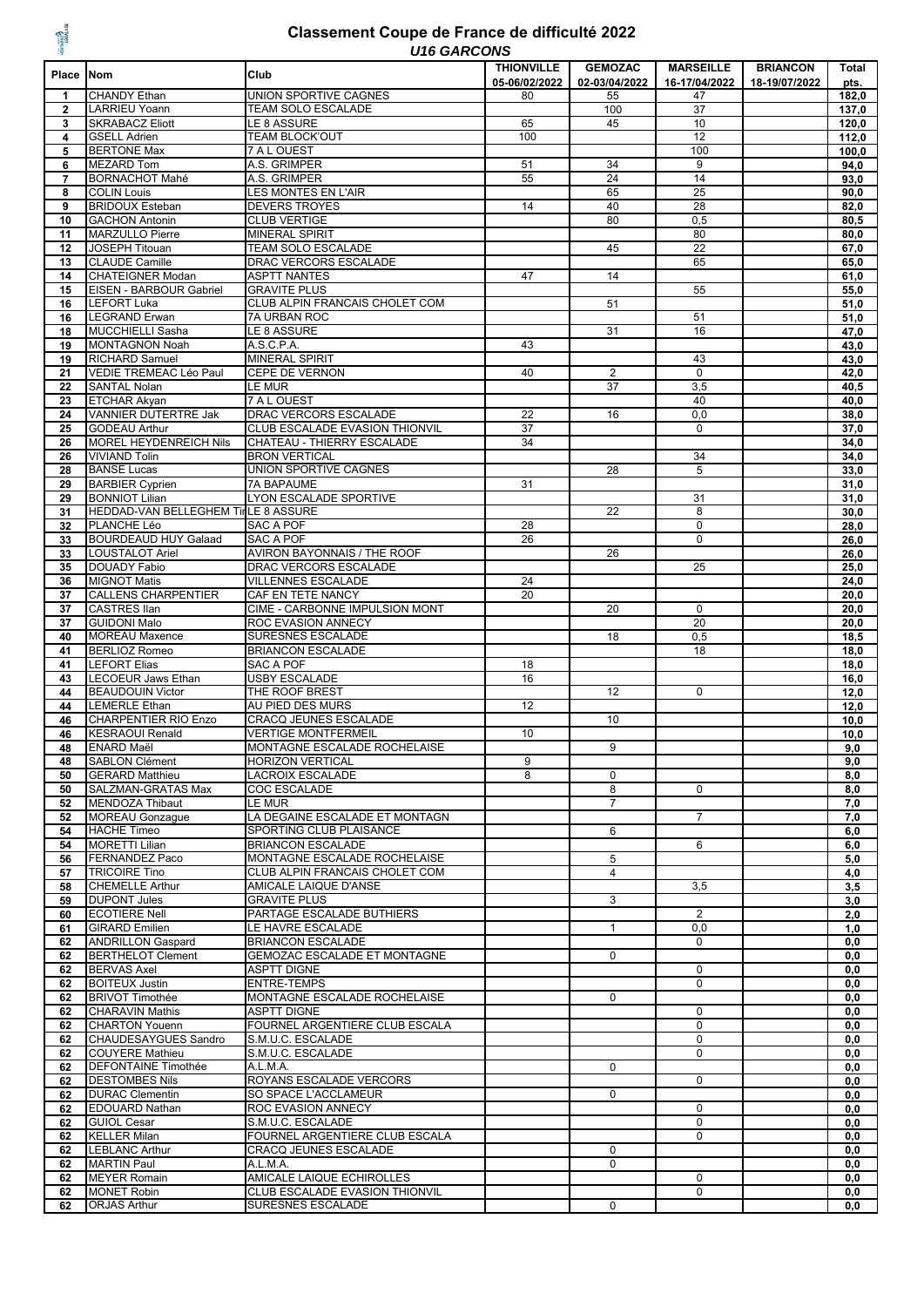| 62 | <b>PLANTEGENET Tom</b>           | <b>GEMOZAC ESCALADE ET MONTAGNE</b>   |  |  | 0,0 |
|----|----------------------------------|---------------------------------------|--|--|-----|
| 62 | RAFIN Pacôme                     | GEMOZAC ESCALADE ET MONTAGNE          |  |  | 0,0 |
| 62 | <b>RAUZDUEL CIment</b>           | <b>CLUB YETI</b>                      |  |  | 0,0 |
| 62 | <b>RIVIER Enquerrand</b>         | BUREAU DES MONITEURS DES CALAN        |  |  | 0,0 |
| 62 | RONDEL-CHASLOT-DENIZE N.A.L.M.A. |                                       |  |  | 0,0 |
| 62 | <b>ROUX Soane</b>                | MONTAGNE ESCALADE ROCHELAISE          |  |  | 0,0 |
| 62 | SAGE Juluan                      | CAF LA ROCHE BONNEVILLE               |  |  | 0,0 |
| 62 | <b>SCHNEIDER Nael</b>            | TOURNEFEUILLE ALTITUDE GRIMPE         |  |  | 0,0 |
| 62 | <b>TRUDDAIU Remi</b>             | <b>ESCAPADE CLUB ROMANAIS PEAGEOI</b> |  |  | 0,0 |
| 62 | <b>VERGNAUD Louis</b>            | A.L.M.A.                              |  |  | 0,0 |
| 62 | <b>VIGUIER Taméo</b>             | <b>DRAC VERCORS ESCALADE</b>          |  |  | 0,0 |
| 62 | <b>WERNET Adrien</b>             | <b>BOU'D'BROUSSE</b>                  |  |  | 0,0 |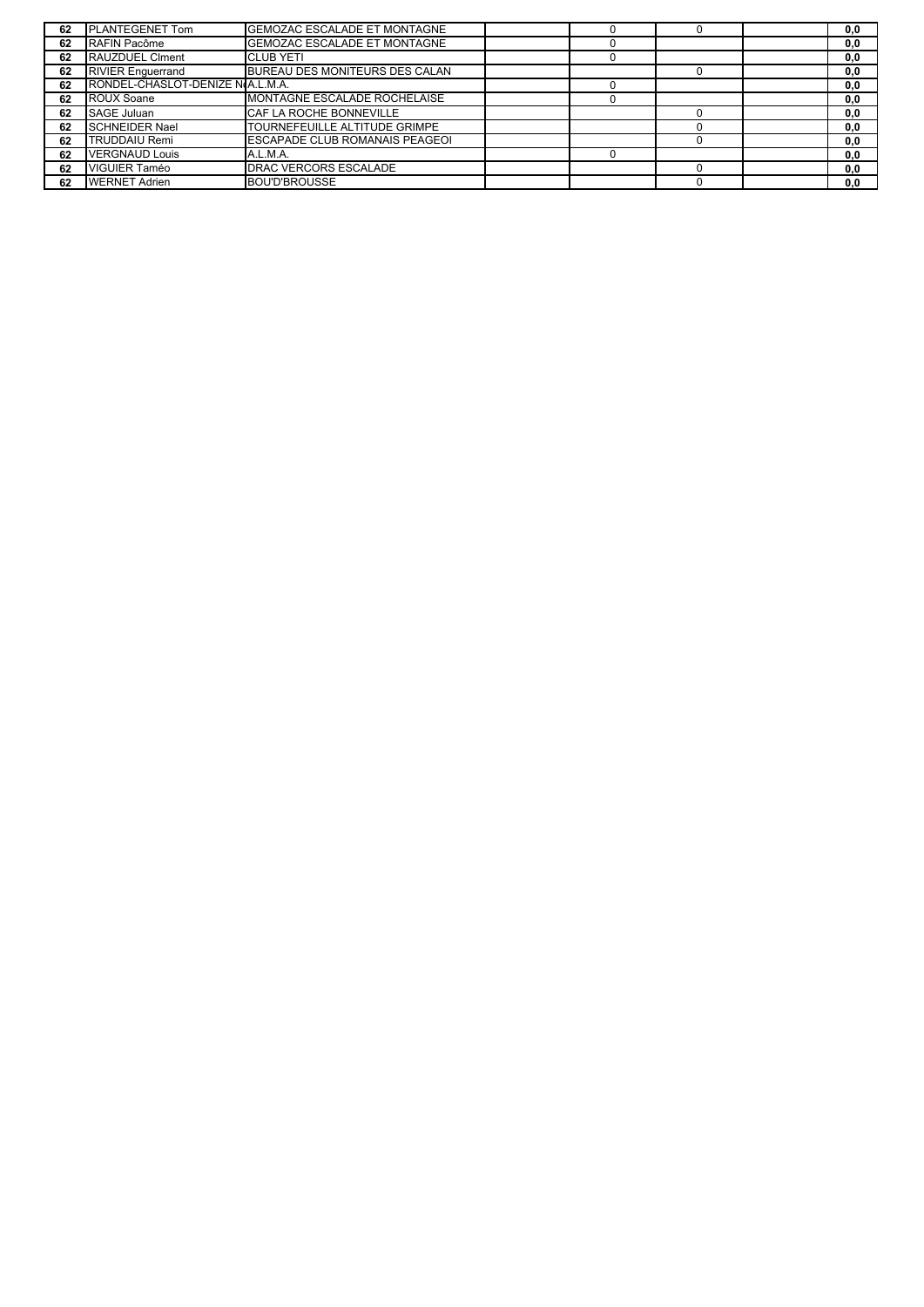# **ESCALADE**

#### *U18 FILLES* **Classement Coupe de France de difficulté 2022**

|                 |                            | U18 FILLES                                           |                   |                 |                  |                 |            |
|-----------------|----------------------------|------------------------------------------------------|-------------------|-----------------|------------------|-----------------|------------|
| Place           | <b>Nom</b>                 | Club                                                 | <b>THIONVILLE</b> | <b>GEMOZAC</b>  | <b>MARSEILLE</b> | <b>BRIANCON</b> | Total pts. |
|                 |                            |                                                      | 05-06/02/2022     | 02-03/04/2022   | 16-17/04/2022    | 18-19/07/2022   |            |
| 1               | <b>SIMON Alicia</b>        | CHAMBERY ESCALADE                                    | 80                | 65              | 51               |                 | 196,0      |
| $\mathbf{2}$    | <b>BONNAL Lana</b>         | <b>CHAMBERY ESCALADE</b>                             | 100               |                 | 65               |                 | 165,0      |
| 3               | <b>BRUNELLE Malia</b>      | <b>GEMOZAC ESCALADE ET MONTAGNE</b>                  |                   | 100             | 35,5             |                 | 135,5      |
| 4               | LONGCHAMBON Sophia         | LA DEGAINE ESCALADE ET MONTAGN                       | 47                | 47              | 31               |                 |            |
|                 |                            |                                                      |                   |                 |                  |                 | 125,0      |
| 5               | <b>LYANT Margaux</b>       | CHAMBERY ESCALADE                                    |                   | 80              | 43               |                 | 123,0      |
| 6               | <b>BATHELLIER Timna</b>    | <b>USBY ESCALADE</b>                                 | 65                | 43              | 10               |                 | 118,0      |
| $\overline{7}$  | <b>VIVIAND Kaïna</b>       | <b>BRON VERTICAL</b>                                 |                   |                 | 100              |                 | 100,0      |
| 8               | <b>ABBOUD Julia</b>        | A.S.C.P.A.                                           | 55                |                 | 40               |                 | 95,0       |
| 9               | <b>TOMASI Carla</b>        | LE MUR                                               |                   | 51              | 35,5             |                 | 86,5       |
| 10              | <b>DESHAYES Louna</b>      | <b>MINERAL SPIRIT</b>                                |                   |                 | 80               |                 | 80,0       |
|                 | <b>BOUCINHA Ninon</b>      | <b>CLUB VERTIGE</b>                                  |                   |                 | 22               |                 |            |
| 11              |                            |                                                      |                   | 55              |                  |                 | 77,0       |
| 12              | <b>MEYER Charlotte</b>     | A.S.C.P.A.                                           | 51                | 24              | 1,5              |                 | 76,5       |
| 13              | DE VOCHT Gladys            | <b>READY TO GRIMPE</b>                               |                   | 40              | 28               |                 | 68,0       |
| 14              | <b>GIRARD Pauline</b>      | <b>IMAGINE</b>                                       | 31                | 28              | 8                |                 | 67,0       |
| 15              | <b>ABRAM Juliette</b>      | UNION SPORTIVE CAGNES                                | 40                | 14              | $\overline{5}$   |                 | 59,0       |
| 16              | ROQUEBERNOU Julie          | <b>TEAMKYOU</b>                                      |                   |                 | 55               |                 | 55,0       |
| 17              | <b>LEMOINE Leyane</b>      | <b>IMAGINE</b>                                       |                   | 6               | 3                |                 |            |
|                 |                            |                                                      | 43                |                 |                  |                 | 52,0       |
| 18              | <b>KNERR Sarah</b>         | <b>LES VOIES SALEES</b>                              |                   | 37              | 14               |                 | 51,0       |
| 19              | <b>XERCAVINS Romane</b>    | SAINT PRIEST MONTAGNE                                |                   |                 | 47               |                 | 47,0       |
| 20              | <b>CHRISTOFFERSEN Ines</b> | <b>ROC EVASION ANNECY</b>                            |                   | 31              | 9                |                 | 40,0       |
| 21              | <b>NOEL Lucile</b>         | CAF EN TETE NANCY                                    | 37                |                 |                  |                 | 37,0       |
| $\overline{22}$ | <b>BORé Maelle</b>         | A.E.S.M. CHOLET                                      |                   | 34              |                  |                 | 34,0       |
| 22              | <b>DECOSTER Amandine</b>   | 7A BAPAUME                                           | 34                |                 |                  |                 | 34,0       |
|                 |                            | <b>ENTENTE SPORTIVE SARTROUVILLE</b>                 |                   |                 |                  |                 |            |
| 24              | <b>JANOT DUPAS Valere</b>  |                                                      | 20                | $\overline{7}$  | 1,5              |                 | 28,5       |
| 25              | ROBERTO Loena              | CLUB ESCALADE EVASION THIONVIL                       | 28                |                 |                  |                 | 28,0       |
| 26              | <b>SCARPONI LUTZ Alice</b> | A.S.C.P.A.                                           | 22                | 5               |                  |                 | 27,0       |
| 27              | <b>GAUTRAUD Gwenn</b>      | CLUB ESCALADE EVASION THIONVIL                       | 26                |                 |                  |                 | 26,0       |
| 27              | <b>HENRY Louise</b>        | LES VOIES SALEES                                     |                   | 26              |                  |                 | 26,0       |
| 27              | <b>LAROCHE Margot</b>      | <b>ENTRE-TEMPS</b>                                   |                   |                 | 26               |                 | 26,0       |
| 30              | <b>DURAND Clémence</b>     | LE MUR                                               |                   | 9               | 16               |                 | 25,0       |
|                 |                            |                                                      |                   |                 |                  |                 |            |
| 31              | <b>CALLIET Octavie</b>     | <b>MINERAL SPIRIT</b>                                |                   |                 | 24               |                 | 24,0       |
| 31              | <b>FERRY Noelya</b>        | CIME - CARBONNE IMPULSION MONT                       |                   | 12              | 12               |                 | 24,0       |
| 31              | <b>PRADEAU Nina</b>        | <b>GDO - QUIMPER ESCALADE</b>                        | 24                | $\mathbf 0$     | $\mathbf 0$      |                 | 24,0       |
| 34              | AUBERT-MASMOUDI            | ROC EVASION ANNECY                                   |                   | $\overline{2}$  | 20               |                 | 22,0       |
| 34              | <b>KERVELLA Lison</b>      | <b>CLUB VERTIGE</b>                                  |                   | $\overline{22}$ | $\overline{0}$   |                 | 22,0       |
| 36              | <b>LANFRANCHI Aurore</b>   | A.S. GRIMPER                                         |                   | 20              | $\mathbf 0$      |                 | 20,0       |
|                 |                            |                                                      |                   |                 | 18               |                 |            |
| 37              | <b>AUCLAIR BRUNIGER</b>    | <b>ENTRE-TEMPS</b>                                   |                   |                 |                  |                 | 18,0       |
| 37              | <b>ITSCHERT Anouk</b>      | LA DEGAINE ESCALADE ET MONTAGN                       |                   | 18              | $\overline{0}$   |                 | 18,0       |
| 37              | <b>LEMOINE Flore</b>       | GDO - QUIMPER ESCALADE                               | 18                | $\pmb{0}$       | 0                |                 | 18,0       |
| 40              | <b>DUSSAUSAY Maelle</b>    | ROC EN STOCK                                         | 16                | $\pmb{0}$       |                  |                 | 16,0       |
| 40              | <b>VILLARD Lucie</b>       | <b>ROC EVASION ANNECY</b>                            |                   | 16              |                  |                 | 16,0       |
| 42              | FEUILLET Océane            | AMICALE LAIQUE BARBEZIEUX                            |                   | 8               | 6,5              |                 | 14,5       |
|                 | <b>BAUDEL Alanis</b>       | <b>VERTIGE MONTFERMEIL</b>                           | 14                |                 |                  |                 |            |
| 43              |                            |                                                      |                   |                 |                  |                 | 14,0       |
| 44              | PROVENZANO Laura           | <b>VERTIGE MONTFERMEIL</b>                           | 12                | 0               |                  |                 | 12,0       |
| 45              | <b>BECQUAERT Flavie</b>    | <b>ASPTT NANTES</b>                                  |                   | 10              | $\mathbf 0$      |                 | 10,0       |
| 46              | <b>BRISOU Clara</b>        | <b>ESCALABEL</b>                                     |                   |                 | 6,5              |                 | 6,5        |
| 47              | <b>ECOTIERE Noélie</b>     | PARTAGE ESCALADE BUTHIERS                            |                   |                 | 4                |                 | 4,0        |
| 47              | PANIANDY Margot            | PAREMPUYRE VERTICAL                                  |                   | $\overline{4}$  |                  |                 | 4,0        |
| 49              | <b>BOSSCHAERT Salih</b>    | TY KRAPAT                                            |                   | 3               |                  |                 | 3,0        |
|                 |                            |                                                      |                   |                 |                  |                 |            |
| 50              | DU BERNARD Meije           | PYRENEA SPORTS                                       |                   | $\mathbf{1}$    | $\mathbf 0$      |                 | 1,0        |
| 51              | <b>BOUCHET Lily</b>        | DRAC VERCORS ESCALADE                                |                   |                 | $\mathbf 0$      |                 | 0,0        |
| 51              | <b>CARDIN Camille</b>      | CLUB ALPIN FRANCAIS CHOLET COM                       |                   | $\mathbf 0$     |                  |                 | 0, 0       |
| 51              | <b>DAUMAS Justine</b>      | TY KRAPAT                                            |                   | 0               | $\mathbf 0$      |                 | 0,0        |
| 51              | <b>DESCHAMPS Lucie</b>     | <b>ASPTT DIGNE</b>                                   |                   |                 | $\mathbf 0$      |                 | 0, 0       |
|                 | DEZELLUS Jeanne            | <b>BRON VERTICAL</b>                                 |                   |                 | 0                |                 |            |
| 51              |                            |                                                      |                   |                 |                  |                 | 0,0        |
| 51              | GALLAROTTI Maëlle          | TY KRAPAT                                            |                   | 0               | 0                |                 | 0,0        |
| 51              | <b>JASPART Faustine</b>    | LACROIX ESCALADE                                     |                   | $\mathbf 0$     |                  |                 | 0, 0       |
| 51              | <b>JOUAN Violette</b>      | S.M.U.C. ESCALADE                                    |                   |                 | 0                |                 | 0,0        |
| 51              | LE LAY Elisa               | TY KRAPAT                                            |                   | 0               | 0                |                 | 0,0        |
| 51              | <b>LEONARD Margot</b>      | MINERAL SPIRIT                                       |                   |                 | 0                |                 | 0, 0       |
| 51              | LUU Coline                 | A.L.M.A.                                             |                   | $\mathbf 0$     |                  |                 | 0, 0       |
|                 |                            |                                                      |                   |                 |                  |                 |            |
| 51              | <b>MERLET Coralie</b>      | CAF LA ROCHE BONNEVILLE                              |                   |                 | $\mathbf 0$      |                 | 0,0        |
| 51              | <b>MINAUD Diane</b>        | LE HAVRE ESCALADE                                    |                   | 0               |                  |                 | 0, 0       |
| 51              | PEJON GACHET Lisa          | CHAMBERY ESCALADE                                    |                   |                 | $\mathbf 0$      |                 | 0, 0       |
| 51              | POISSONNEAU Laly           | I MUNTAGNOLI DI BORGU                                |                   |                 | $\mathbf 0$      |                 | 0,0        |
| 51              | RAHOUL Emma                | A.L.M.A.                                             |                   | $\mathbf 0$     |                  |                 | 0, 0       |
| 51              | <b>RICART Romane</b>       | A.S. GRIMPER                                         |                   |                 | $\mathbf 0$      |                 | 0,0        |
|                 |                            | ROMAIN- TRIGANO Naïya BUREAU DES MONITEURS DES CALAN |                   |                 | $\mathbf 0$      |                 |            |
| 51              |                            |                                                      |                   |                 |                  |                 | 0,0        |
| 51              | <b>VAN GOETHEM Emma</b>    | <b>LACROIX ESCALADE</b>                              |                   | $\mathbf 0$     |                  |                 | 0, 0       |
| 51              | YART Jeanne                | E.S. MASSY                                           |                   | 0               |                  |                 | 0,0        |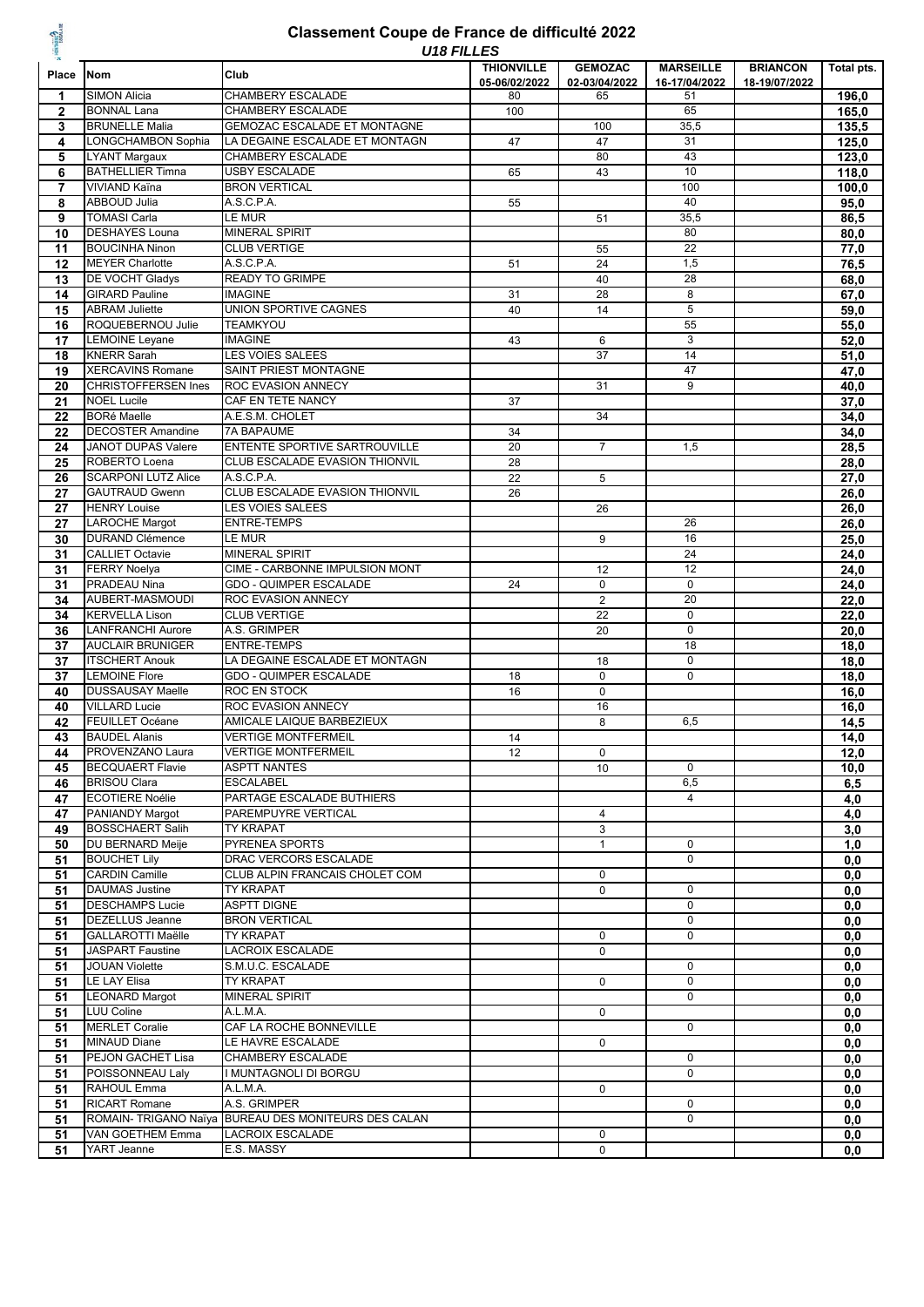## **ATTAINER**

#### *U18 GARCONS* **Classement Coupe de France de difficulté 2022**

|              |                                            | U 10 UARUUNJ                          |                   |                 |                  |                 |            |
|--------------|--------------------------------------------|---------------------------------------|-------------------|-----------------|------------------|-----------------|------------|
| Place        | <b>Nom</b>                                 | Club                                  | <b>THIONVILLE</b> | <b>GEMOZAC</b>  | <b>MARSEILLE</b> | <b>BRIANCON</b> | Total pts. |
|              |                                            |                                       | 05-06/02/2022     | 02-03/04/2022   | 16-17/04/2022    | 18-19/07/2022   |            |
| 1            | <b>GUILLERMIN Victor</b>                   | LE HAVRE ESCALADE                     |                   | 100             | 100              |                 | 200,0      |
| $\mathbf{2}$ | <b>NORMAND Maho</b>                        | S.M.U.C. ESCALADE                     | 55                | 51              | 80               |                 | 186,0      |
|              |                                            |                                       |                   |                 |                  |                 | 152,5      |
| 3            | <b>BONHOMME Noé</b>                        | S.M.U.C. ESCALADE                     | 80                | 37              | 35,5             |                 |            |
| 4            | <b>COLLARD Thibaut</b>                     | <b>BRIANCON ESCALADE</b>              | 100               | $\overline{22}$ | 18               |                 | 140,0      |
| 5            | <b>ROLS Andrei</b>                         | DRAC VERCORS ESCALADE                 | 65                | 9               | 35,5             |                 | 109.5      |
| 6            | <b>CLOIX Emmanuel</b>                      | BUREAU DES MONITEURS DES CALAN        | 40                | 47              | 20               |                 | 107.0      |
| 7            | <b>SOULE Matteo</b>                        | <b>BLOCK'OUT TOULOUSE</b>             |                   | 43              | 55               |                 | 98,0       |
| 8            | <b>REBOLLO Arthur</b>                      | E.S. MASSY                            |                   | 65              | 28               |                 | 93,0       |
|              |                                            |                                       |                   |                 |                  |                 |            |
| 9            | <b>GARCIA Romain</b>                       | CAF LA ROCHE BONNEVILLE               |                   | 80              | 10               |                 | 90,0       |
| 10           | POLES Romeo                                | LE MUR                                |                   | 55              | 31               |                 | 86,0       |
| 11           | <b>MUSSON Mael</b>                         | <b>BRIANCON ESCALADE</b>              | 51                | 31              | $\overline{0}$   |                 | 82,0       |
| 12           | <b>CABANILLAS David</b>                    | TOURNEFEUILLE ALTITUDE GRIMPE         |                   | 34              | 40               |                 | 74,0       |
| 13           | POULLAIN Sam                               | 7 A L OUEST                           |                   |                 | 65               |                 | 65,0       |
| 14           | <b>MARTINI Kito</b>                        | TOURNEFEUILLE ALTITUDE GRIMPE         |                   |                 | 51               |                 | 51,0       |
|              |                                            |                                       |                   |                 |                  |                 |            |
| 15           | <b>CRETEUR Yann</b>                        | <b>SAC A POF</b>                      | 47                | 0               |                  |                 | 47,0       |
| 15           | <b>GIRAUD BERNARDEAU Arth ROC EN STOCK</b> |                                       | 43                | $\overline{4}$  | $\mathbf 0$      |                 | 47,0       |
| 15           | <b>LEROY Lubin</b>                         | <b>CLUB VERTIGE</b>                   |                   |                 | 47               |                 | 47,0       |
| 18           | <b>LEMAGNER Thomas</b>                     | TEAM SOLO ESCALADE                    |                   |                 | 43               |                 | 43,0       |
| 19           | <b>LEFEUVRE Leo</b>                        | CLUB ALENCONNAIS ESCALADE             |                   | 40              |                  |                 | 40.0       |
| 20           | <b>MOREL Kilian</b>                        | <b>GDO - QUIMPER ESCALADE</b>         | 37                | $\mathbf 0$     | $\mathbf 0$      |                 | 37,0       |
|              |                                            |                                       |                   |                 |                  |                 |            |
| 21           | <b>CHAPPE Mathis</b>                       | A.S. GRIMPER                          |                   | 12              | 22               |                 | 34,0       |
| 21           | <b>PECRIAUX Jules</b>                      | <b>LACROIX ESCALADE</b>               | 34                | $\mathbf 0$     |                  |                 | 34,0       |
| 23           | <b>HUET Titouan</b>                        | <b>BRIANCON ESCALADE</b>              | 31                |                 | $\mathbf 0$      |                 | 31,0       |
| 24           | <b>BRUNEL Zyan</b>                         | ESCALADE VOIRON ALPINISME             |                   | 28              | $\mathbf 0$      |                 | 28,0       |
| 24           | VIANA MACHADO Lucas                        | <b>IMAGINE</b>                        | 28                | $\mathbf 0$     | $\mathbf 0$      |                 | 28,0       |
| 26           | <b>OLIVIER Lissandre</b>                   | ESCALADE VOIRON ALPINISME             |                   | 18              | 9                |                 | 27,0       |
|              | <b>CLAUDE Mael</b>                         | DRAC VERCORS ESCALADE                 |                   |                 | 26               |                 | 26,0       |
| 27           |                                            |                                       |                   |                 |                  |                 |            |
| 27           | <b>MACé Quentin</b>                        | <b>VERTICAL'ART NANTES</b>            |                   | 26              |                  |                 | 26,0       |
| 27           | <b>MIGNOT Alec</b>                         | <b>VILLENNES ESCALADE</b>             | 26                |                 |                  |                 | 26,0       |
| 30           | <b>DESCAMPS Samuel</b>                     | <b>IMAGINE</b>                        | 24                | $\mathbf 0$     |                  |                 | 24,0       |
| 30           | <b>LE LOARER Arthur</b>                    | <b>ESPACE LOISIRS SPORTIFS HEROUV</b> |                   | 24              |                  |                 | 24.0       |
| 30           | <b>SAGER Lukas</b>                         | MINERAL SPIRIT                        |                   |                 | 24               |                 | 24,0       |
|              |                                            | <b>CHAMBERY ESCALADE</b>              |                   | 16              | 8                |                 | 24,0       |
| 30           | <b>VALLET Antoine</b>                      |                                       |                   |                 |                  |                 |            |
| 34           | <b>NUSS Corentin</b>                       | ROC EN STOCK                          | 22                |                 | 0                |                 | 22,0       |
| 35           | SOHIEZ William                             | <b>CLIP'EURE</b>                      |                   | 14              | $\overline{7}$   |                 | 21,0       |
| 36           | <b>DUCOIN Antoine</b>                      | <b>LACROIX ESCALADE</b>               | 18                | 2               |                  |                 | 20,0       |
| 36           | <b>LUCCHESE Ari</b>                        | PYRENEA SPORTS                        |                   | 20              | $\mathbf 0$      |                 | 20,0       |
| 36           | <b>MARZOLI Raphael</b>                     | <b>VILLENNES ESCALADE</b>             | 20                |                 |                  |                 | 20,0       |
|              |                                            |                                       |                   |                 |                  |                 |            |
| 39           | <b>MAGGI Virgile</b>                       | C.A.D.M. ESCALADE                     | 16                |                 |                  |                 | 16,0       |
| 40           | <b>BERNIER Mael</b>                        | E.S. MASSY                            |                   |                 | 14               |                 | 14,0       |
| 40           | <b>BOITEUX Elouan</b>                      | <b>ENTRE-TEMPS</b>                    |                   |                 | 14               |                 | 14,0       |
| 40           | <b>MERLET Romain</b>                       | CAF LA ROCHE BONNEVILLE               |                   |                 | 14               |                 | 14,0       |
| 43           | <b>CORREIA Hugo</b>                        | <b>VERTIGE MONTFERMEIL</b>            | 13                |                 |                  |                 | 13,0       |
| 43           | <b>DIOUF JONIS Nils</b>                    | ENTENTE SPORTIVE SARTROUVILLE         | 13                |                 |                  |                 | 13,0       |
|              | <b>AUBELLE Baptiste</b>                    | <b>B'UP CLERMONT ESCALADE</b>         |                   | 10              |                  |                 |            |
| 45           |                                            |                                       |                   |                 |                  |                 | 10,0       |
| 45           | <b>LEROY Gaspard</b>                       | <b>CLUB VERTIGE</b>                   |                   | $\overline{7}$  | 3                |                 | 10,0       |
| 45           | <b>NICOLAS Timothe</b>                     | CLUB ESCALADE EVASION THIONVIL        | 10                |                 | $\mathbf 0$      |                 | 10,0       |
|              | 48 HOESTLANDT Adrien                       | A.S. GRIMPER                          |                   | 8               | $\overline{0}$   |                 | 8,0        |
| 49           | <b>GUERIN Samuel</b>                       | LE 8 ASSURE                           |                   |                 | 6                |                 | 6,0        |
| 49           | <b>HARLE SCALE Nemo</b>                    | <b>TY KRAPAT</b>                      |                   | 6               | $\mathbf 0$      |                 | 6,0        |
| 51           | <b>BOUELLE Edgar</b>                       | <b>RESINE ET SILEX</b>                |                   | 5               |                  |                 | 5,0        |
|              |                                            |                                       |                   |                 |                  |                 |            |
| 51           | <b>SHANKLAND Thomas</b>                    | E.S. MASSY                            |                   |                 | 5                |                 | 5,0        |
| 53           | POSTOLLEC Léo                              | CLUB ESCALADE MORLAISIEN - LES        |                   | 3               | $\mathbf{1}$     |                 | 4,0        |
| 53           | <b>VELLIET-MANDON Robin</b>                | <b>MINERAL SPIRIT</b>                 |                   |                 | 4                |                 | 4,0        |
| 55           | <b>GUILBOT Elie</b>                        | <b>BRIANCON ESCALADE</b>              |                   |                 | $\overline{2}$   |                 | 2,0        |
| 56           | <b>DAUMAS Mathis</b>                       | UNION SPORTIVE CAGNES                 |                   | $\mathbf{1}$    |                  |                 | 1.0        |
| 57           | <b>ARIOLI Soren</b>                        | ESCAPADE CLUB ROMANAIS PEAGEOI        |                   |                 | 0                |                 | 0, 0       |
| 57           | <b>ARPIN Arthur</b>                        | CAF LA ROCHE BONNEVILLE               |                   |                 | 0                |                 | 0.0        |
|              |                                            |                                       |                   |                 |                  |                 |            |
| 57           | <b>BEAUFILS Joakym</b>                     | MONTAGNE ESCALADE ROCHELAISE          |                   | 0               |                  |                 | 0,0        |
| 57           | <b>BOBILLIER Gaetan</b>                    | <b>ENTRE-TEMPS</b>                    |                   |                 | 0                |                 | 0,0        |
| 57           | <b>BROUARD</b> Evan                        | A.L.M.A.                              |                   | 0               |                  |                 | 0, 0       |
| 57           | <b>CALVET Jules</b>                        | SO SPACE L'ACCLAMEUR                  |                   | $\mathbf 0$     |                  |                 | 0, 0       |
| 57           | CHARBONNEAUX Tom                           | CAF LA ROCHE BONNEVILLE               |                   |                 | 0                |                 | 0, 0       |
| 57           | <b>CHARLAT Sahel</b>                       | CHAMBERY ESCALADE                     |                   |                 | 0                |                 | 0,0        |
|              | <b>COMTE Antoine</b>                       | ENTRE-TEMPS                           |                   |                 | 0                |                 |            |
| 57           |                                            |                                       |                   |                 |                  |                 | 0,0        |
| 57           | <b>CONFORT Benoît</b>                      | MAURIENNE ESCALADE                    |                   |                 | 0                |                 | 0,0        |
| 57           | <b>CRENN Julien</b>                        | BEYREDE ESCALADE MONTAGNE             |                   | 0               |                  |                 | 0,0        |
| 57           | <b>DAMOUR Arthur</b>                       | S.M.U.C. ESCALADE                     |                   |                 | 0                |                 | 0,0        |
| 57           | <b>DESMAREST Lou</b>                       | MAURIENNE ESCALADE                    |                   |                 | 0                |                 | 0,0        |
| 57           | <b>DIADEMI Elio</b>                        | CLUB ESCALADE EVASION THIONVIL        |                   |                 | 0                |                 | 0.0        |
| 57           | <b>DUET Théo</b>                           | GEMOZAC ESCALADE ET MONTAGNE          |                   | $\mathbf 0$     |                  |                 | 0, 0       |
|              |                                            |                                       |                   |                 |                  |                 |            |
| 57           | <b>DUFOUR Gabriel</b>                      | S.M.U.C. ESCALADE                     |                   |                 | 0                |                 | 0, 0       |
| 57           | DULLIN-JEAN Nathanaël                      | BEYREDE ESCALADE MONTAGNE             |                   | 0               |                  |                 | 0, 0       |
| 57           | <b>ELBAZ Esteban</b>                       | <b>ENTRE TERRE ET CIEL</b>            |                   | $\mathbf 0$     |                  |                 | 0, 0       |
| 57           | <b>FRON Quentin</b>                        | SPID'EURE                             |                   |                 | 0                |                 | 0, 0       |
| 57           | GALLATO Jonas                              | <b>CRACQ JEUNES ESCALADE</b>          |                   | $\mathbf 0$     |                  |                 | 0,0        |
| 57           | <b>GATTI JUSTEAU Kylian</b>                | SO SPACE L'ACCLAMEUR                  |                   | $\mathbf 0$     |                  |                 | 0, 0       |
|              | <b>INGLE Oliver</b>                        | <b>BRIANCON ESCALADE</b>              |                   |                 | $\mathbf 0$      |                 |            |
| 57           |                                            |                                       |                   |                 |                  |                 | 0.0        |
| 57           | <b>JACQUET Mathis</b>                      | MAURIENNE ESCALADE                    |                   |                 | 0                |                 | 0,0        |
| 57           | <b>JAULAIN Isaac</b>                       | SO SPACE L'ACCLAMEUR                  |                   | 0               |                  |                 | 0,0        |
| 57           | <b>JOMAT Nils</b>                          | <b>IMAGINE</b>                        |                   |                 | 0                |                 | 0,0        |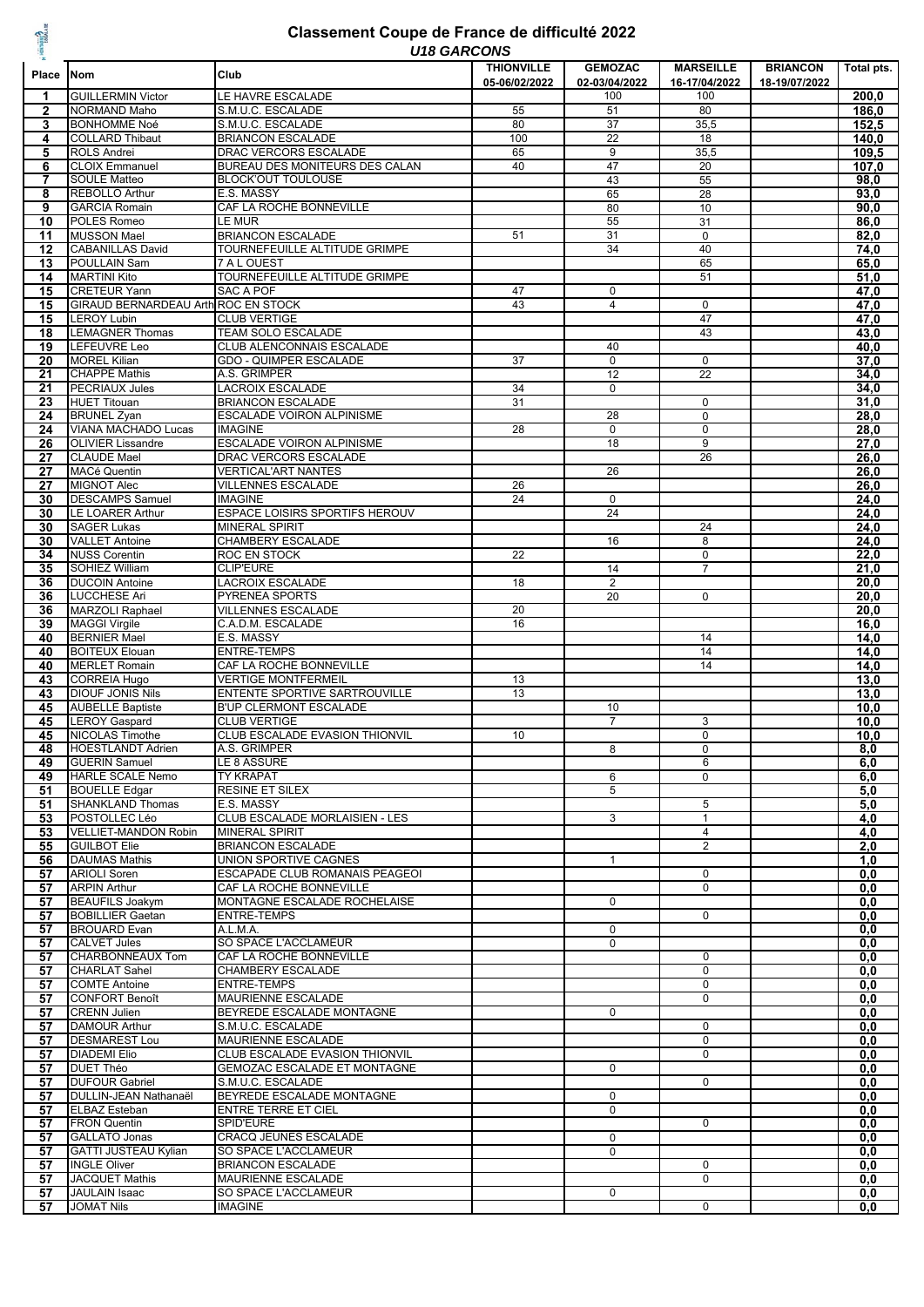| 57 | JOUBERT MOINET Solal     | A.L.M.A.                                                 | 0           |   | 0, 0 |
|----|--------------------------|----------------------------------------------------------|-------------|---|------|
| 57 | LABORDE Paul             | CLUB ALPIN FRANCAIS DE LOURDES                           | 0           |   | 0, 0 |
| 57 | LANGERON Pablo           | LE 8 ASSURE                                              |             |   | 0,0  |
| 57 | LEVY Titouan             | <b>CLUB VERTIGE</b>                                      |             |   | 0,0  |
| 57 | <b>MARATIER Célian</b>   | <b>BRON VERTICAL</b>                                     |             |   | 0, 0 |
| 57 | <b>MENARD Cyprien</b>    | CLUB ALPIN FRANCAIS CHOLET COM                           | $\Omega$    |   | 0,0  |
| 57 | <b>MEYER Xavier</b>      | AMICALE LAIQUE ECHIROLLES                                |             |   | 0.0  |
| 57 | <b>MONTERLOS Lennart</b> | <b>ENTRE-TEMPS</b>                                       |             |   | 0, 0 |
| 57 | <b>PIGUEL Alexis</b>     | A.L.M.A.                                                 | $\Omega$    |   | 0,0  |
| 57 | <b>RIVIERE Manolo</b>    | FOURNEL ARGENTIERE CLUB ESCALA                           |             | 0 | 0,0  |
| 57 | <b>ROBERT Tom</b>        | <b>ARDESCA</b>                                           |             | 0 | 0,0  |
| 57 |                          | <b>ROUSSEAU-FOUQUET MathMONTAGNE ESCALADE ROCHELAISE</b> | $\Omega$    |   | 0,0  |
| 57 | TELLIER Gabin            | MONTAGNE ESCALADE ROCHELAISE                             | $\Omega$    |   | 0,0  |
| 57 | <b>TESSIER Aurélien</b>  | LE MUR                                                   | $\mathbf 0$ |   | 0.0  |
| 57 | <b>TILLEMENT Xavier</b>  | <b>ROQVERTICAL</b>                                       |             |   | 0, 0 |
| 57 | <b>WAMBEKE Remi</b>      | <b>IMAGINE</b>                                           |             |   | 0, 0 |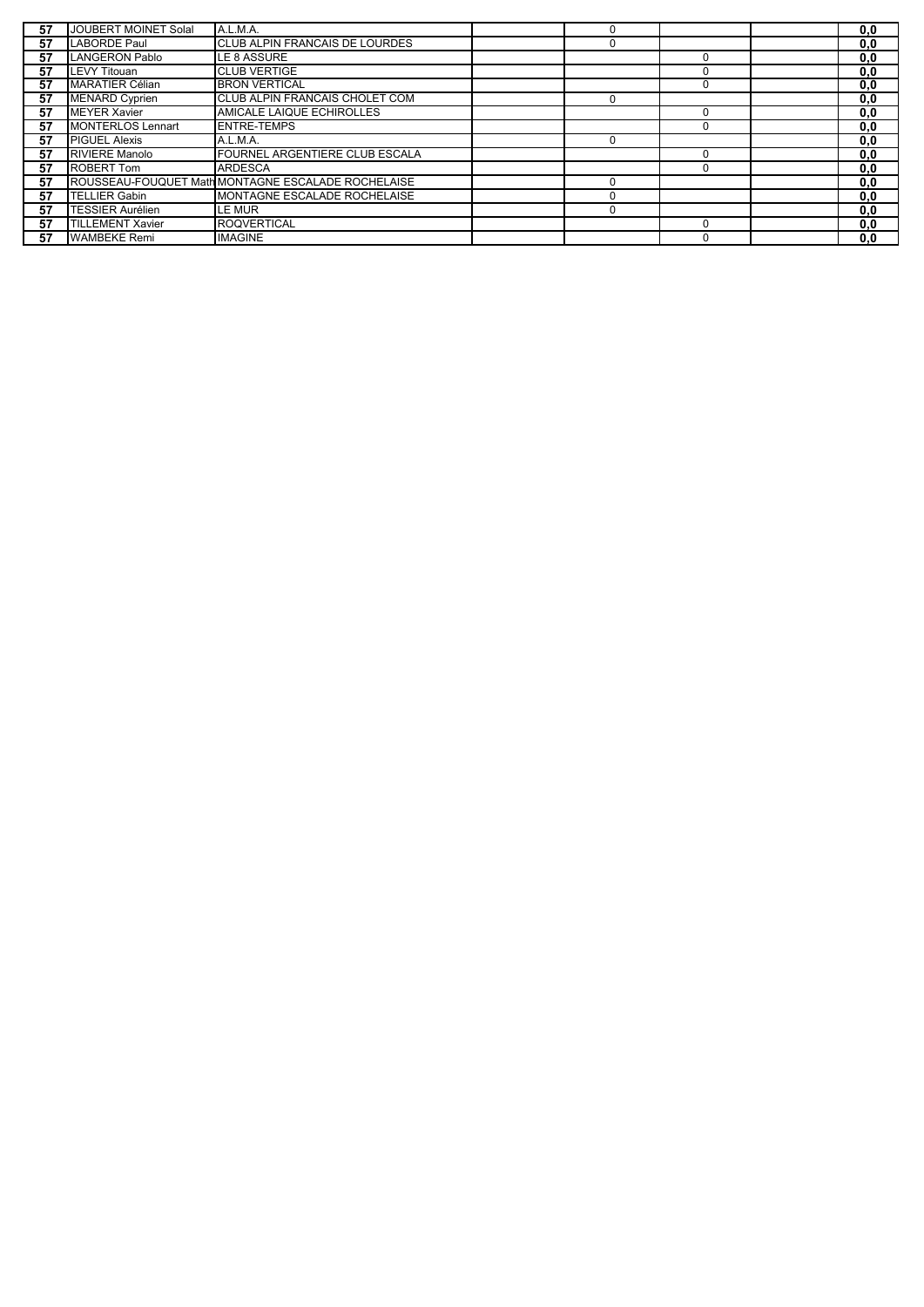

#### *U20 FILLES* **Classement Coupe de France de difficulté 2022**

| 목              | UZU FILLES                |                                       |                                    |                                 |                                   |                                  |                      |  |  |
|----------------|---------------------------|---------------------------------------|------------------------------------|---------------------------------|-----------------------------------|----------------------------------|----------------------|--|--|
| Place          | <b>INom</b>               | Club                                  | <b>THIONVILLE</b><br>05-06/02/2022 | <b>GEMOZAC</b><br>02-03/04/2022 | <b>MARSEILLE</b><br>16-17/04/2022 | <b>BRIANCON</b><br>18-19/07/2022 | <b>Total</b><br>pts. |  |  |
| 1              | <b>SINIC Eolia</b>        | <b>GEMOZAC ESCALADE ET MONTAGNE</b>   | 51                                 | 80                              | 47                                |                                  | 178,0                |  |  |
| $\mathbf{2}$   | <b>WILLANO Axelle</b>     | CHAMBERY ESCALADE                     | 100                                | 37                              | 20                                |                                  | 157,0                |  |  |
| 3              | <b>FOUGERES Loubna</b>    | DRAC VERCORS ESCALADE                 |                                    | 100                             | 37                                |                                  | 137,0                |  |  |
| 4              | <b>HAMELLE Manon</b>      | <b>VILLENNES ESCALADE</b>             | 80                                 | 34                              | 14                                |                                  | 128.0                |  |  |
| 5              | POUGET Juliette           | TOURNEFEUILLE ALTITUDE GRIMPE         |                                    | 43                              | 65                                |                                  | 108,0                |  |  |
| 6              | <b>ARCHIDOIT Lydie</b>    | <b>VERTICAL'ART NANTES</b>            | 47                                 | $\overline{27}$                 | 31                                |                                  | 105,0                |  |  |
| $\overline{7}$ | <b>LEREBOURS Lisa</b>     | UNION SPORTIVE CAGNES                 | 65                                 | 20                              | 18                                |                                  | 103,0                |  |  |
| 8              | <b>BUFFARD Emily</b>      | <b>LYON ESCALADE SPORTIVE</b>         |                                    | 47                              | 55                                |                                  | 102,0                |  |  |
| 9              | <b>ILTIS Kintana</b>      | <b>CHAMBERY ESCALADE</b>              |                                    |                                 | 100                               |                                  | 100,0                |  |  |
| 10             | <b>BOUCARD Florine</b>    | CAF LA ROCHE BONNEVILLE               |                                    | 65                              | 28                                |                                  | 93,0                 |  |  |
| 11             | <b>JACQUOT Alix</b>       | ESCALADE VOIRON ALPINISME             |                                    | 51                              | 40                                |                                  | 91.0                 |  |  |
| 11             | <b>LAPORTE Marie</b>      | CAF LA ROCHE BONNEVILLE               |                                    | 40                              | 51                                |                                  | 91,0                 |  |  |
| 13             | DOUDOU Lisa               | DRAC VERCORS ESCALADE                 |                                    | 55                              | 34                                |                                  | 89,0                 |  |  |
| 13             | <b>WAUTHIER Léa</b>       | <b>VERTIGE MONTFERMEIL</b>            | 55                                 | $\overline{22}$                 | 12                                |                                  | 89,0                 |  |  |
| 15             | <b>MARTIN Jeanne</b>      | <b>CHAMBERY ESCALADE</b>              | $\overline{37}$                    | $\overline{27}$                 | $\overline{22}$                   |                                  | 86,0                 |  |  |
| 16             | <b>CALLIET Agathe</b>     | <b>MINERAL SPIRIT</b>                 |                                    |                                 | 80                                |                                  | 80,0                 |  |  |
| 17             | <b>ALLEHAUT Flavie</b>    | <b>VILLENNES ESCALADE</b>             | 43                                 | 18                              |                                   |                                  | 61.0                 |  |  |
| 18             | <b>ROEGIERS Charlotte</b> | <b>SAC A POF</b>                      | 40                                 | 6                               |                                   |                                  | 46,0                 |  |  |
| 19             | <b>GAILLARD Lisa</b>      | <b>CLUB VERTIGE</b>                   |                                    |                                 | 43                                |                                  | 43,0                 |  |  |
| 20             | <b>LEROY Belen</b>        | <b>CLUB VERTIGE</b>                   |                                    | 16                              | 24                                |                                  | 40,0                 |  |  |
| 21             | DONNINI Cléo              | <b>CLUB ESCALADE EVASION THIONVIL</b> | 34                                 |                                 | $\mathbf{1}$                      |                                  | 35,0                 |  |  |
| 22             | <b>CHANTOT Romane</b>     | <b>VILLENNES ESCALADE</b>             |                                    | 31                              |                                   |                                  | 31,0                 |  |  |
| 22             | POUGALAN Cléa             | <b>DEVERS TROYES</b>                  | 31                                 |                                 |                                   |                                  | 31.0                 |  |  |
| 24             | PROVENZANO Marina         | <b>VERTIGE MONTFERMEIL</b>            | 26                                 | $\overline{4}$                  |                                   |                                  | 30,0                 |  |  |
| 25             | <b>DECELLE Maelys</b>     | <b>VERTIGE MONTFERMEIL</b>            | 28                                 |                                 |                                   |                                  | 28,0                 |  |  |
| 26             | <b>POURU Lucie</b>        | <b>BRIANCON ESCALADE</b>              |                                    |                                 | 26                                |                                  | 26,0                 |  |  |
| 27             | <b>ZECH Livia</b>         | <b>LACROIX ESCALADE</b>               | 24                                 | $\mathbf{1}$                    |                                   |                                  | 25.0                 |  |  |
| 28             | <b>COMBE Margot</b>       | <b>TOULOUSE ESCALADE CLUB</b>         |                                    | 24                              |                                   |                                  | 24,0                 |  |  |
| 28             | <b>MARIOT Clélie</b>      | CLUB ESCALADE EVASION THIONVIL        | 22                                 |                                 | $\overline{2}$                    |                                  | 24,0                 |  |  |
| 30             | <b>DUFOUR Luthiel</b>     | TOURNEFEUILLE ALTITUDE GRIMPE         |                                    | 14                              | 5                                 |                                  | 19,0                 |  |  |
| 31             | <b>GRASLAND Marthe</b>    | <b>ASPTT NANTES</b>                   |                                    | $\overline{9}$                  | $\overline{7}$                    |                                  | 16,0                 |  |  |
| 31             | <b>MATHERON Camille</b>   | FOURNEL ARGENTIERE CLUB ESCALA        |                                    |                                 | 16                                |                                  | 16,0                 |  |  |
| 33             | <b>TEXIDO Morgane</b>     | <b>GRAVITE PLUS</b>                   |                                    | 12                              |                                   |                                  | 12,0                 |  |  |
| 34             | <b>CONAN Elodie</b>       | <b>GDO - QUIMPER ESCALADE</b>         |                                    | 5                               | 6                                 |                                  | 11,0                 |  |  |
| 35             | <b>CLAESSEN Laurine</b>   | <b>CRACQ JEUNES ESCALADE</b>          |                                    | 10                              |                                   |                                  | 10,0                 |  |  |
| 35             | <b>LEFEBVRE Agathe</b>    | SPID'EURE                             |                                    |                                 | 10                                |                                  | 10,0                 |  |  |
| 37             | <b>LAUNAY Marion</b>      | <b>GUERLEDAN ESCALADE</b>             |                                    |                                 | $\overline{9}$                    |                                  | 9.0                  |  |  |
| 38             | <b>ANDRE Alix</b>         | A.L.M.A.                              |                                    | 8                               |                                   |                                  | 8,0                  |  |  |
| 38             | <b>JOUHET Leila</b>       | PYRENEA SPORTS                        |                                    |                                 | 8                                 |                                  | 8,0                  |  |  |
| 40             | PENARD Azénor             | <b>ASPTT NANTES</b>                   |                                    | $\overline{7}$                  |                                   |                                  | 7,0                  |  |  |
| 41             | <b>MAINETTI Marie</b>     | S.M.U.C. ESCALADE                     |                                    |                                 | $\overline{4}$                    |                                  | 4,0                  |  |  |
| 42             | CHIARADIA Alyssa          | BUREAU DES MONITEURS DES CALAN        |                                    |                                 | 3                                 |                                  | 3,0                  |  |  |
| 42             | <b>HERMOUET Camille</b>   | A.L.M.A.                              |                                    | 3                               |                                   |                                  | 3,0                  |  |  |
| 44             | <b>BEAUFORT Emma</b>      | PAREMPUYRE VERTICAL                   |                                    | $\overline{2}$                  |                                   |                                  | 2,0                  |  |  |
| 45             | COUTEAU Ilona             | CRACQ JEUNES ESCALADE                 |                                    | $\mathbf 0$                     |                                   |                                  | 0, 0                 |  |  |
| 45             | <b>FISCHER Enola</b>      | A.L.M.A.                              |                                    | $\overline{0}$                  |                                   |                                  | 0,0                  |  |  |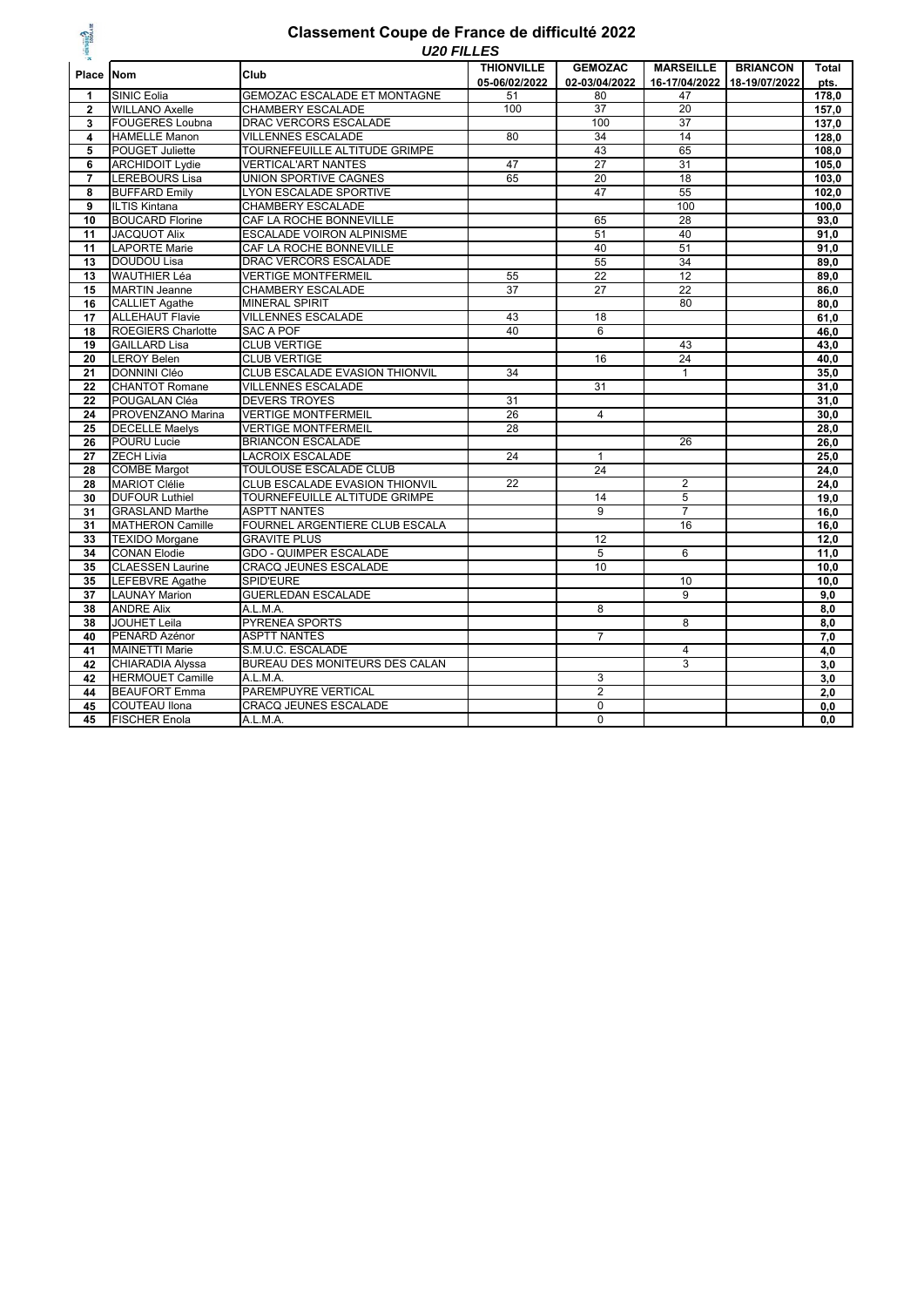#### *U20 GARCONS* **Classement Coupe de France de difficulté 2022**

|                |                                | UZU UANUUNJ                           |                                    |                                 |                                   |                 | Total pts.        |
|----------------|--------------------------------|---------------------------------------|------------------------------------|---------------------------------|-----------------------------------|-----------------|-------------------|
| Place          | <b>Nom</b>                     | Club                                  | <b>THIONVILLE</b><br>05-06/02/2022 | <b>GEMOZAC</b><br>02-03/04/2022 | <b>MARSEILLE</b><br>16-17/04/2022 | <b>BRIANCON</b> |                   |
| $\mathbf{1}$   | <b>GAUTIER Yannis</b>          | <b>BRIANCON ESCALADE</b>              |                                    | 100                             | 80                                | 18-19/07/2022   | 180,0             |
| $\overline{2}$ |                                |                                       |                                    | 51                              | 26                                |                 | 157,0             |
|                | DE CORDOVA Jérémy              | <b>IMAGINE</b>                        | 80                                 |                                 | 34                                |                 |                   |
| 3              | <b>ROUX Matias</b>             | LYON ESCALADE SPORTIVE                | 65                                 | 55                              |                                   |                 | 154,0             |
| 4              | POLES Jordi                    | LYON ESCALADE SPORTIVE                |                                    | 80                              | 65                                |                 | 145,0             |
| 5              | <b>BERNET Mathis</b>           | <b>CHAMBERY ESCALADE</b>              | 51                                 | 65                              | 21                                |                 | 137,0             |
| 6              | <b>COHENDET Lenny</b>          | UNION SPORTIVE CAGNES                 | 100                                | 16                              | 16                                |                 | 132,0             |
| $\overline{7}$ | <b>GRENIER Mael</b>            | <b>CLUB VERTIGE</b>                   | 55                                 | 34                              | 29,5                              |                 | 118,5             |
| 8              | <b>MERARD Tanguy</b>           | <b>BRIANCON ESCALADE</b>              |                                    |                                 | 100                               |                 | 100,0             |
| 9              | <b>AUBERT MASMOUDI Younes</b>  | <b>ROC EVASION ANNECY</b>             |                                    | 47                              | 51                                |                 | 98,0              |
| 10             | <b>SARRON Swann</b>            | <b>BRIANCON ESCALADE</b>              |                                    | 37                              | 47                                |                 | 84,0              |
| 11             | <b>THOMA Maxime</b>            | AU PIED DES MURS                      | 43                                 | 30                              | 8                                 |                 | 80,5              |
| 12             | <b>SHANKLAND Pierre</b>        | E.S. MASSY                            |                                    | 30                              | 40                                |                 | 69,5              |
| 13             | <b>MAROBIN Matteo</b>          | TOURNEFEUILLE ALTITUDE GRIMPE         |                                    | 40                              | 21                                |                 | 61,0              |
| 14             | <b>ALEMANY Valentin</b>        | <b>GDO - QUIMPER ESCALADE</b>         | 40                                 | 14                              | 6                                 |                 | 60,0              |
| 15             | <b>CRETE Tim</b>               | 2APN GRIMPE                           | 36                                 | 22                              | $\overline{0}$                    |                 | $\overline{57,5}$ |
| 16             | <b>BURTIN Louison</b>          | CHAMBERY ESCALADE                     |                                    |                                 | 55                                |                 | 55,0              |
| 17             | <b>DUFAYET Gabriel</b>         | E.S. MASSY                            |                                    | 43                              | 8                                 |                 | 51,0              |
| 18             | <b>BECKER Hector</b>           | A.S.C.P.A.                            | 47                                 |                                 | 2,5                               |                 | 49,5              |
| 19             | <b>CHAUVET Leo</b>             | <b>BRIANCON ESCALADE</b>              |                                    | 26                              | 21                                |                 | 47,0              |
| 20             | <b>ABRIAT Etienne</b>          | LA DEGAINE ESCALADE ET MONTAGN        |                                    |                                 | 43                                |                 | 43,0              |
| 21             | <b>CORDONNIER Baptiste</b>     | <b>DEVERS TROYES</b>                  | 36                                 | 3                               |                                   |                 | 38,5              |
| 22             | <b>PEILLET Gwendal</b>         | <b>GDO - QUIMPER ESCALADE</b>         | 31                                 | $\overline{7}$                  | $\mathbf 0$                       |                 | 38,0              |
| 23             | <b>BOUKANDJA BATHOL Justin</b> | ESCAPADE CLUB ROMANAIS PEAGEOI        |                                    |                                 | 37                                |                 | 37,0              |
| 24             | <b>BAJU Paul</b>               | TOURNEFEUILLE ALTITUDE GRIMPE         |                                    | 20                              | 12                                |                 | 32,0              |
| 25             | <b>D'ANTERROCHES Tristan</b>   | LE 8 ASSURE                           |                                    |                                 | 29,5                              |                 | 29,5              |
| 26             | <b>FOURURE Thomas</b>          | <b>BRIANCON ESCALADE</b>              |                                    | 24                              | $\overline{4}$                    |                 | 28,0              |
| 26             | <b>ROUGES Nathan</b>           | BAIE DE SOMME ESCALADE                | 28                                 |                                 |                                   |                 | 28,0              |
| 28             | <b>RIPAILLE Arthur</b>         | AMIENS RIVERY ESCALADE                | 26                                 |                                 | $\mathbf 0$                       |                 | 26,0              |
|                | <b>HARLAY Sofyan</b>           | CHAMBERY ESCALADE                     | 24                                 |                                 | $\mathbf 0$                       |                 |                   |
| 29             |                                |                                       |                                    |                                 |                                   |                 | 24,0              |
| 30             | <b>LEBLANC Nicolas</b>         | <b>LACROIX ESCALADE</b>               | 22                                 |                                 |                                   |                 | 22,0              |
| 31             | <b>BARNABE Eliot</b>           | TOURNEFEUILLE ALTITUDE GRIMPE         |                                    |                                 | 21                                |                 | 21,0              |
| 32             | <b>CHEMELLE Colin</b>          | <b>CLUB VERTIGE</b>                   |                                    | 10                              | 10                                |                 | 20,0              |
| 32             | <b>ROCH Basile</b>             | CAF LA ROCHE BONNEVILLE               |                                    | 12                              | 8                                 |                 | 20,0              |
| 34             | <b>LE LOARER Eliott</b>        | <b>ESPACE LOISIRS SPORTIFS HEROUV</b> |                                    | 18                              |                                   |                 | 18,0              |
| 35             | <b>FECHOZ Louis</b>            | <b>AUSTRAL ROC</b>                    |                                    |                                 | 14                                |                 | 14,0              |
| 36             | RATINEY JACQUEMARD Satya       | E.S. MASSY                            |                                    | 9                               |                                   |                 | 9,0               |
| 37             | <b>KEODARA Antoine</b>         | E.S. MASSY                            |                                    | 8                               |                                   |                 | 8,0               |
| 38             | <b>BOJMAN Adam</b>             | <b>USBY ESCALADE</b>                  |                                    | 6                               | $\mathbf 0$                       |                 | 6,0               |
| 39             | LE DIBERDER Milo               | <b>TY KRAPAT</b>                      |                                    | 5                               | $\mathsf 0$                       |                 | 5,0               |
| 39             | <b>RENTIERS Milos</b>          | <b>MINERAL SPIRIT</b>                 |                                    |                                 | 5                                 |                 | 5,0               |
| 41             | QUADRIO Elno                   | TOURNEFEUILLE ALTITUDE GRIMPE         |                                    | $\overline{4}$                  | $\pmb{0}$                         |                 | 4,0               |
| 42             | PASQUIER Nicolas               | <b>VERTICAL'CITE</b>                  |                                    |                                 | 2,5                               |                 | 2,5               |
| 43             | <b>THOMAS Noe</b>              | <b>B'UP CLERMONT ESCALADE</b>         |                                    | $\overline{2}$                  |                                   |                 | 2,0               |
| 44             | COLLE Joachym                  | GEMOZAC ESCALADE ET MONTAGNE          |                                    | $\mathbf{1}$                    |                                   |                 | 1,0               |
| 44             | <b>HUDAULT Clément</b>         | <b>BRON VERTICAL</b>                  |                                    |                                 | $\mathbf{1}$                      |                 | 1,0               |
| 46             | <b>BARNIER Raphael</b>         | <b>ESCALADE CLUB MARSEILLE</b>        |                                    |                                 | $\overline{0}$                    |                 | 0,0               |
| 46             | <b>BOUCHAUD BROCHET Fantin</b> | <b>GRAVITE PLUS</b>                   |                                    | 0                               |                                   |                 | 0,0               |
| 46             | <b>BOURDEAU Clément</b>        | MONTAGNE ESCALADE ROCHELAISE          |                                    | $\Omega$                        |                                   |                 | 0, 0              |
| 46             | <b>CACHAT Léo</b>              | AMICALE LAIQUE D'ANSE                 |                                    |                                 | 0                                 |                 | 0,0               |
| 46             | <b>CHEREL Titouan</b>          | <b>B'UP CLERMONT ESCALADE</b>         |                                    | 0                               |                                   |                 | 0, 0              |
| 46             | <b>COMTE Thomas</b>            | <b>ENTRE-TEMPS</b>                    |                                    |                                 | 0                                 |                 | 0,0               |
| 46             | <b>DAVID Clément</b>           | A.S. GRIMPER                          |                                    |                                 | 0                                 |                 | 0,0               |
| 46             | <b>DUFOUR Tim</b>              | <b>BRON VERTICAL</b>                  |                                    |                                 | 0                                 |                 | 0,0               |
| 46             | <b>EYMARD Lilian</b>           | <b>BRIANCON ESCALADE</b>              |                                    |                                 | 0                                 |                 | 0,0               |
| 46             | <b>GEAY Raphael</b>            | U.S.R. ESCALADE                       |                                    | $\mathbf 0$                     |                                   |                 | 0,0               |
| 46             | <b>GIBERT Rudy</b>             | <b>ROQVERTICAL</b>                    |                                    |                                 | 0                                 |                 | 0,0               |
|                | <b>GOURJON Valentin</b>        | E.S. MASSY                            |                                    | $\mathbf 0$                     |                                   |                 |                   |
| 46<br>46       | <b>GUEYDON Pierre Alexandr</b> | A.S. GRIMPER                          |                                    | 0                               | 0                                 |                 | 0,0<br>0,0        |
|                |                                | I MUNTAGNOLI DI BORGU                 |                                    |                                 |                                   |                 |                   |
| 46             | <b>GUIDICELLI Enzo</b>         |                                       |                                    |                                 | 0                                 |                 | 0,0               |
| 46             | <b>GUILLAUD Antoine</b>        | AMICALE LAIQUE BARBEZIEUX             |                                    | 0                               |                                   |                 | 0,0               |
| 46             | LARTIGAU Ugo                   | <b>VILLENNES ESCALADE</b>             |                                    | 0                               |                                   |                 | 0,0               |
| 46             | LE ROLLAND Thomas              | <b>AMICALE LAIQUE D'ANSE</b>          |                                    |                                 | 0                                 |                 | 0,0               |
| 46             | <b>LEMAIRE Loic</b>            | <b>MINERAL SPIRIT</b>                 |                                    |                                 | 0                                 |                 | 0,0               |
| 46             | <b>LIMOUSIN Hugo</b>           | A.L.M.A.                              |                                    | 0                               |                                   |                 | 0,0               |
| 46             | MACIASZCZYK Logan              | <b>CHAMBERY ESCALADE</b>              |                                    | $\mathbf 0$                     | 0                                 |                 | 0,0               |
| 46             | <b>MARCE Enzo</b>              | <b>MINERAL SPIRIT</b>                 |                                    |                                 | 0                                 |                 | $\overline{0,0}$  |
| 46             | <b>MARCHAL Benjamin</b>        | A.S. GRIMPER                          |                                    |                                 | 0                                 |                 | 0,0               |
| 46             | <b>MERMILLOD BLONDIN Jules</b> | <b>TEAM CORTI</b>                     |                                    |                                 | 0                                 |                 | 0,0               |
| 46             | <b>MORAND Sacha</b>            | LES VOIES SALEES                      |                                    | $\mathbf 0$                     |                                   |                 | 0,0               |
| 46             | <b>OUDIN Paul</b>              | ROC EVASION ANNECY                    |                                    |                                 | 0                                 |                 | 0,0               |
| 46             | PESCH Kolya                    | A.S.C.P.A.                            |                                    |                                 | 0                                 |                 | 0,0               |
| 46             | <b>POURRAT Baptiste</b>        | U.S.R. ESCALADE                       |                                    | 0                               |                                   |                 | 0,0               |
| 46             | ROSCELLI Paul                  | <b>CRACQ JEUNES ESCALADE</b>          |                                    | 0                               |                                   |                 | 0,0               |
| 46             | <b>ROUGER Antoine</b>          | CRACQ JEUNES ESCALADE                 |                                    | 0                               |                                   |                 | 0,0               |
| 46             | <b>SEGUIN Alexis</b>           | GEMOZAC ESCALADE ET MONTAGNE          |                                    | 0                               |                                   |                 | 0,0               |
| 46             | STRETE Andrei Ioan             | I MUNTAGNOLI DI BORGU                 |                                    |                                 | 0                                 |                 | 0,0               |
|                |                                |                                       |                                    |                                 |                                   |                 |                   |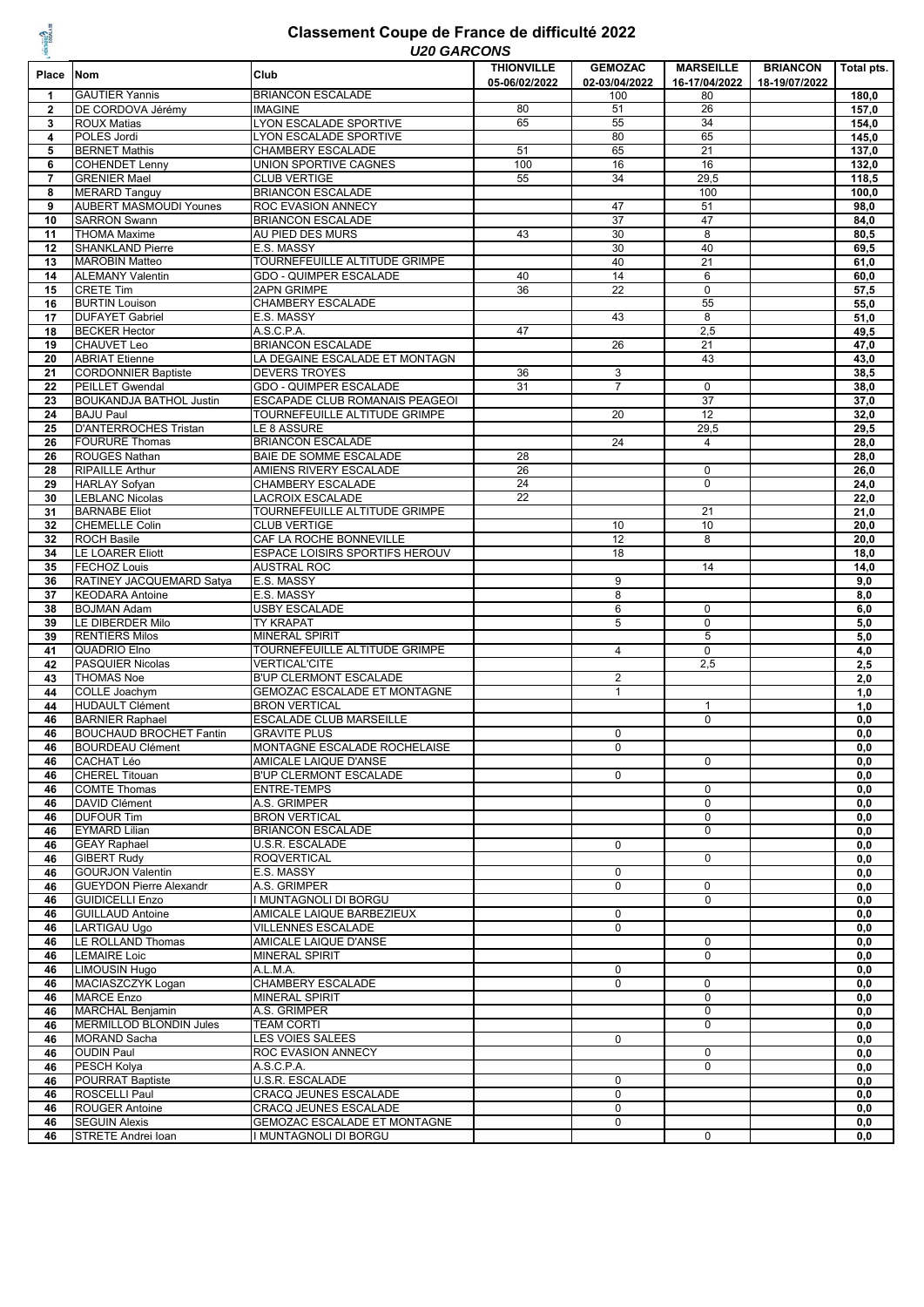

#### **Classement final Coupe de France de difficulté 2022** *SENIORS FILLES*

|                |                                              | טשבו ו טווטוועט                                |                 |                 |                  |               |       |
|----------------|----------------------------------------------|------------------------------------------------|-----------------|-----------------|------------------|---------------|-------|
| Place Nom      |                                              | Club                                           | <b>BESANCON</b> | <b>GEMOZAC</b>  | <b>MARSEILLE</b> | <b>TROYES</b> | Total |
|                |                                              |                                                | 12-13/03/2022   | 02-03/04/2022   | 16-17/04/2022    | 21-22/05/2022 | pts.  |
| 1              | <b>ARC Nolwenn</b>                           | <b>VERTICAL'ART NANTES</b>                     | 80              | 65              |                  | 100           | 245,0 |
| $\mathbf{2}$   | PLASSOUX DJIGA Ina                           | <b>CHAMBERY ESCALADE</b>                       | 47              | 80              | 47               | 51            | 225,0 |
| 3              | <b>VAILLANT BULTEL Lucie</b>                 | <b>DEVERS TROYES</b>                           | 65              | 47              | $\overline{31}$  | 80            | 223.0 |
| 4              | JANICOT Hélène                               | ESCALADE VOIRON ALPINISME                      | 100             |                 | 100              |               | 200,0 |
| 5              | <b>MARIGO Lea</b>                            | E.S. MASSY                                     | 43              | 43              | 40               | 55            | 181,0 |
| 6              | <b>POUGET Camille</b>                        | TOURNEFEUILLE ALTITUDE GRIMPE                  |                 | 100             | 80               |               | 180,0 |
| $\overline{7}$ | PFISTER Clotilde                             | CLUB ESCALADE EVASION THIONVIL                 | 55              | 51              | 51               |               | 157,0 |
| 8              | <b>GROSPIRON Lena</b>                        | TOURNEFEUILLE ALTITUDE GRIMPE                  | 51              | 55              | 37               |               | 143,0 |
| 9              | ROUX Camille                                 | LYON ESCALADE SPORTIVE                         | 34              | 37              | $\overline{22}$  |               | 93,0  |
| 10             | <b>SAUTIER Lola</b>                          | TOURNEFEUILLE ALTITUDE GRIMPE                  | 31              | 31              | 28               |               | 90,0  |
| 11             | <b>DUFOUR Lauranne</b>                       | <b>BRON VERTICAL</b>                           | 20              | 34              | 34               |               | 88,0  |
| 12             | MILTENBERGER Julia                           | A.S.C.P.A.                                     | 22              |                 | 18               | 47            | 87,0  |
| 13             | <b>JAY Jeanne</b>                            | A.S.C.P.A.                                     |                 | 18              | 16               | 37            | 71.0  |
| 14             | <b>ROUX Valentine</b>                        | LYON ESCALADE SPORTIVE                         | 27              | 22              | $\overline{20}$  |               | 69,0  |
| 15             | ROMAIN Salomé                                | <b>BRIANCON ESCALADE</b>                       |                 |                 | 65               |               | 65,0  |
| 15             | <b>LERONDEL Saula</b>                        | <b>DEVERS TROYES</b>                           |                 |                 |                  | 65            | 65,0  |
| 17             | <b>GRUYELLE Amélie</b>                       | <b>CLIMB UP CHAMBÉRY</b>                       |                 |                 | 24               | 31            | 55,0  |
| 17             | <b>HILY Manon</b>                            | <b>7 A L OUEST</b>                             |                 |                 | 55               |               | 55,0  |
| 19             | <b>BEER Alice</b>                            |                                                | 27              | $\overline{26}$ |                  |               | 53,0  |
| 20             | <b>HUMBERT Nina</b>                          | LYON ESCALADE SPORTIVE<br><b>USBY ESCALADE</b> |                 |                 | 10               | 40            |       |
|                |                                              |                                                |                 |                 |                  |               | 50,0  |
| 21             | ROQUEBERNOU Julie                            | <b>TEAMKYOU</b>                                |                 |                 |                  | 43            | 43,0  |
| 21             | <b>SCOLARIS Ilaria</b>                       | CHAMBERY ESCALADE                              |                 |                 | 43               |               | 43.0  |
| 23             | <b>BOUCARD Florine</b>                       | CAF LA ROCHE BONNEVILLE                        | 40              |                 |                  |               | 40,0  |
| 23             | <b>DURAND Roxane</b>                         | UNION SPORTIVE CAGNES                          |                 | 40              |                  |               | 40,0  |
| 25             | PHILIPPON Laurie Lise                        | <b>ADHERENCE</b>                               | 10              |                 |                  | 28            | 38,0  |
| 26             | <b>BOBENRIETH Colette</b>                    | CLUB ESCALADE EVASION THIONVIL                 | 37              |                 |                  |               | 37,0  |
| 27             | ABBOUD Julia                                 | A.S.C.P.A.                                     |                 |                 |                  | 34            | 34,0  |
| 27             | <b>CHEVALIER Camille</b>                     | <b>ENTRE-TEMPS</b>                             | 6               |                 | 8                | 20            | 34,0  |
| 27             | <b>MAREST Aurelie</b>                        | C.A.F. CHALONS EN CHAMPAGNE CO                 | 8               |                 |                  | 26            | 34,0  |
| 30             | <b>DECOURT Maureen</b>                       | C.A.F. CHALONS EN CHAMPAGNE CO                 | 7               |                 |                  | 22            | 29,0  |
| 31             | DOUDOU Lisa                                  | DRAC VERCORS ESCALADE                          |                 | 28              |                  |               | 28,0  |
| 31             | <b>MARIOTAT Alizé</b>                        | LYON ESCALADE SPORTIVE                         | 14              |                 | 14               |               | 28,0  |
| 33             | <b>MC CARRON Sophie</b>                      | <b>CLUB VERTIGE</b>                            |                 |                 | 26               |               | 26,0  |
| 34             | <b>ALLAYAUD Fanny</b>                        | <b>BLOCK'OUT LISSES</b>                        |                 |                 |                  | 24            | 24,0  |
| 34             | <b>FERGEAU Celine</b>                        | A.P.E.M.                                       |                 | $\overline{24}$ |                  |               | 24,0  |
| 36             | <b>FOUGERES Loubna</b>                       | DRAC VERCORS ESCALADE                          |                 | 20              |                  |               | 20,0  |
| 37             | <b>BUFFARD Emily</b>                         | LYON ESCALADE SPORTIVE                         | 18              |                 |                  |               | 18.0  |
| 37             | <b>FRANCOIS Maryse</b>                       | DEVERS TROYES                                  |                 |                 |                  | 18            | 18,0  |
| 39             | <b>MAZERIE Isabelle</b>                      | A.P.E.M.                                       |                 | 16              |                  |               | 16,0  |
| 39             | <b>SIMON Alicia</b>                          | <b>CHAMBERY ESCALADE</b>                       | 16              |                 |                  |               | 16,0  |
| 41             | <b>ARCHIDOIT Cathia</b>                      | <b>ASPTT NANTES</b>                            |                 | $\overline{8}$  | 6,5              |               | 14,5  |
| 42             | <b>MEUDIC Célia</b>                          | <b>STADE BORDELAIS</b>                         |                 | 14              |                  |               | 14,0  |
| 43             | <b>CUSSAGUET Alexandra</b>                   | PAREMPUYRE VERTICAL                            |                 | 12              |                  |               | 12,0  |
| 43             | <b>GACHET Zélie</b>                          | ESCALAD'INDOOR                                 | 12              |                 |                  |               | 12,0  |
| 43             | <b>NECOL Paloma</b>                          | <b>BOU'D'BROUSSE</b>                           |                 |                 | 12               |               | 12,0  |
| 46             | LONGUENESSE Camille                          | <b>ASPTT NANTES</b>                            |                 | 10              |                  |               | 10,0  |
| 47             | <b>CHAKROUN Emi</b>                          | <b>LYON ESCALADE SPORTIVE</b>                  |                 |                 | $\overline{9}$   |               | 9.0   |
| 47             | FAYE Joana                                   | MONTAGNE ESCALADE ROCHELAISE                   |                 | $\overline{9}$  |                  |               | 9,0   |
| 47             | <b>GRISON Oriane</b>                         | <b>U.S.B. MONTAGNE</b>                         | $\overline{9}$  |                 |                  |               | 9,0   |
| 50             | RAPINAT Hélène                               | <b>GEMOZAC ESCALADE ET MONTAGNE</b>            |                 | $\overline{7}$  |                  |               | 7,0   |
| 51             |                                              | DRAC VERCORS ESCALADE                          |                 |                 | 6,5              |               |       |
|                | <b>OUDAR Sophie</b><br><b>RAPINAT Claire</b> | <b>GEMOZAC ESCALADE ET MONTAGNE</b>            |                 |                 |                  |               | 6,5   |
| 52             |                                              |                                                |                 | 6               |                  |               | 6,0   |
| 53             | <b>GAUDIN Clémence</b>                       | CAF LA ROCHE BONNEVILLE                        | 5               |                 |                  |               | 5,0   |
| 53             | <b>MARTINOT Maëlyss</b>                      | CLUB ESCALADE EVASION THIONVIL                 |                 |                 | 5                |               | 5,0   |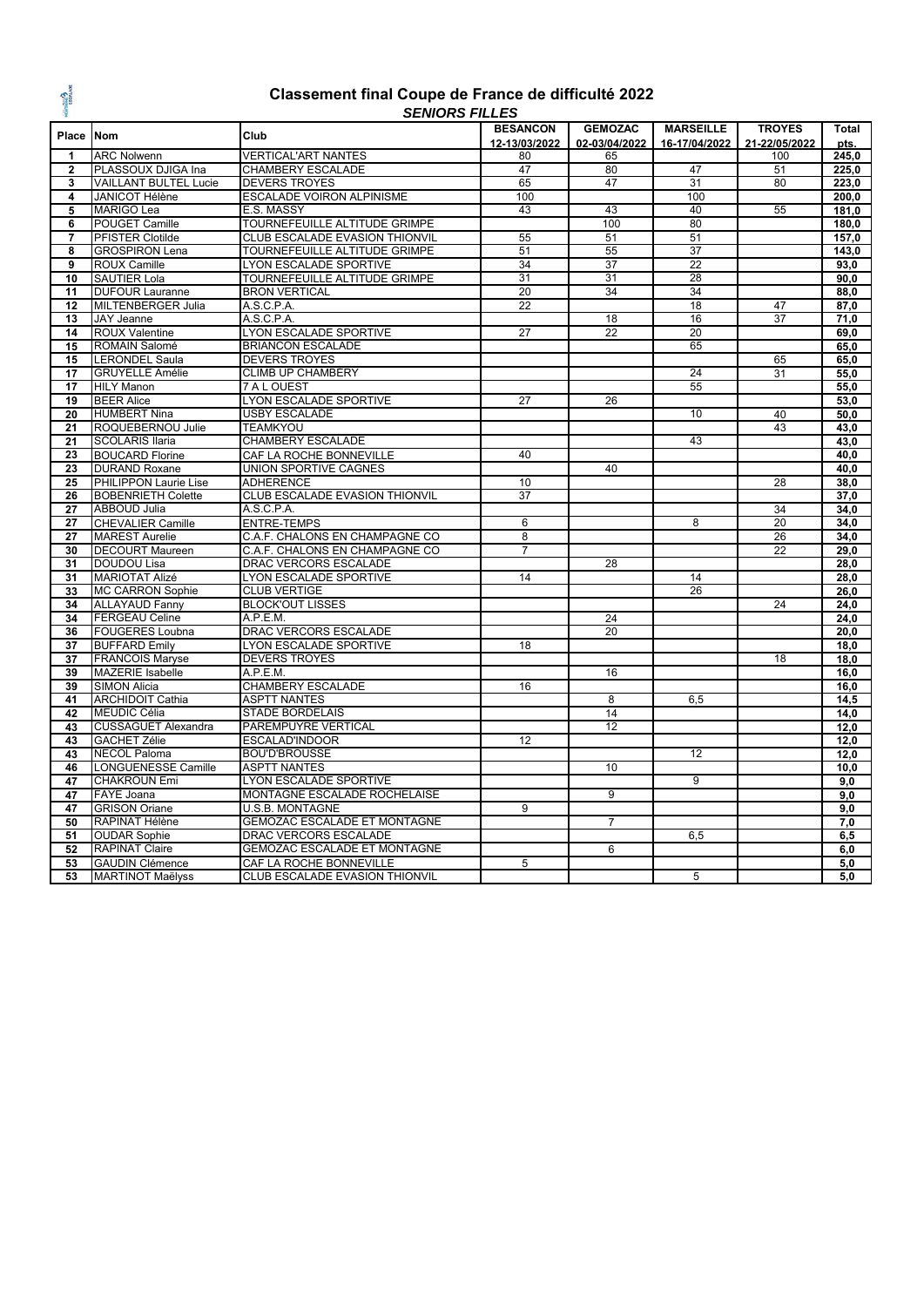**CALCONS** 

#### **Classement final Coupe de France de difficulté 2022** *SENIORS HOMMES*

|                |                                   | ט ווייוטו ו טויטויום                  |                 |                 |                  |                 |       |
|----------------|-----------------------------------|---------------------------------------|-----------------|-----------------|------------------|-----------------|-------|
| Place Nom      |                                   | Club                                  | <b>BESANCON</b> | <b>GEMOZAC</b>  | <b>MARSEILLE</b> | <b>TROYES</b>   | Total |
|                |                                   |                                       | 12-13/03/2022   | 02-03/04/2022   | 16-17/04/2022    | 21-22/05/2022   | pts.  |
| 1              | <b>DUFROS Lucas</b>               | LYON ESCALADE SPORTIVE                | 40              | 55              | 16               | 100             | 211,0 |
| $\mathbf{2}$   | <b>MONCHOIS Nao</b>               | <b>ENTRE-TEMPS</b>                    | 80              |                 | 100              |                 | 180,0 |
| 3              | <b>BONDER Jérémy</b>              | <b>CAHORS ESCALADE</b>                | 100             | 37              | 37               |                 | 174,0 |
| 4              | <b>MIQUEL Mathieu</b>             | LES LEZARDS VAGABONDS                 | 47              |                 | 55               | 43              | 145,0 |
| 4              | <b>BALLET Thomas</b>              | CLIMB UP LYON GERLAND                 |                 | 80              | 65               |                 | 145,0 |
|                |                                   | <b>FOURNEL ARGENTIERE CLUB ESCALA</b> |                 |                 |                  |                 |       |
| 6              | <b>FOURBET Diego</b>              |                                       |                 | 100             | 37               |                 | 137,0 |
| $\overline{7}$ | <b>GUILLERMIN Victor</b>          | LE HAVRE ESCALADE                     |                 | 43              |                  | 80              | 123,0 |
| 8              | <b>MARCHALAND Jules</b>           | CAGNESESCALADE                        | 51              | 26              | 37               |                 | 114,0 |
| 9              | <b>DUVAL Alistair</b>             | CHAMBERY ESCALADE                     |                 |                 | 37               | 65              | 102,0 |
| 10             | <b>GEFFROY Romaric</b>            | <b>CHAMBERY ESCALADE</b>              | 20              | 51              | 23               |                 | 94,0  |
| 11             | PARMENTIER Hugo                   | LE 8 ASSURE                           |                 | 65              | 28               |                 | 93,0  |
|                | CHIBA Léo                         |                                       |                 |                 |                  |                 |       |
| 12             |                                   | E.S. MASSY                            |                 | 34              | 18               | 40              | 92,0  |
| 12             | <b>MAWEM Mickaël</b>              | Licence HORS CLUB                     | 55              |                 | 37               |                 | 92,0  |
| 14             | <b>CAMPINCHI Antoine</b>          | Licence HORS CLUB                     | 34              | 20              | 23               | 9               | 86,0  |
| 15             | <b>DUVAL Arsene</b>               | CHAMBERY ESCALADE                     |                 |                 | 80               |                 | 80,0  |
| 16             | RAVANELLO Théo                    | ESCALADE VOIRON ALPINISME             |                 | 47              | 26               |                 | 73,0  |
| 17             | FOURTEAU Joshua                   | <b>UNION SAINT BRUNO</b>              |                 | $\overline{22}$ | 49,5             |                 | 71,5  |
| 18             |                                   | UNION SPORTIVE CAGNES                 | 65              |                 |                  |                 |       |
|                | <b>LE CERF Pierre</b>             |                                       |                 |                 |                  |                 | 65,0  |
| 19             | <b>FOREST Antonin</b>             | ROC EVASION ANNECY                    |                 | 16              | $\overline{9}$   | $\overline{37}$ | 62,0  |
| 20             | <b>LEMAIRE Adrien</b>             | E.S. MASSY                            |                 |                 |                  | 55              | 55,0  |
| 21             | <b>BURTIN Louison</b>             | <b>CHAMBERY ESCALADE</b>              |                 |                 |                  | 51              | 51,0  |
| 22             | <b>BOSIO Anatole</b>              | A.S. GRIMPER                          |                 |                 | 49,5             |                 | 49,5  |
| 23             | <b>SOULE Matteo</b>               | <b>BLOCK'OUT TOULOUSE</b>             | 18              | 31              |                  |                 | 49,0  |
| 24             | <b>CHABRIER Killian</b>           | E.S. MASSY                            |                 |                 |                  | 47              | 47,0  |
|                | <b>ROLANDEZ Mathis</b>            |                                       |                 |                 |                  |                 |       |
| 24             |                                   | CAF LA ROCHE BONNEVILLE               |                 |                 | 13               | 34              | 47,0  |
| 26             | <b>ABRIAT Etienne</b>             | LA DEGAINE ESCALADE ET MONTAGN        | 43              |                 |                  |                 | 43,0  |
| 26             | <b>DURAND Geoffrey</b>            | <b>ASPTT DIGNE</b>                    | 28              | 12              | 3                |                 | 43,0  |
| 28             | <b>GAUTIER Yannis</b>             | <b>BRIANCON ESCALADE</b>              |                 | 40              |                  |                 | 40,0  |
| 29             | AVEZOU Leo                        | E.S. MASSY                            | 37              |                 |                  |                 | 37,0  |
| 30             | DE CORDOVA Jérémy                 | <b>IMAGINE</b>                        |                 |                 |                  | 31              | 31,0  |
|                |                                   | LYON ESCALADE SPORTIVE                | 31              |                 |                  |                 |       |
| 30             | <b>ROUX Matias</b>                |                                       |                 |                 |                  |                 | 31,0  |
| 32             | <b>FREY Nils</b>                  | ESCALADE VOIRON ALPINISME             | 22              |                 | $\overline{7}$   |                 | 29,0  |
| 33             | <b>DUFAYET Gabriel</b>            | E.S. MASSY                            | 14              |                 |                  | 14              | 28,0  |
| 33             | FAVOT Léo                         | <b>TEAM BLOCK'OUT</b>                 |                 |                 |                  | $\overline{28}$ | 28,0  |
| 33             | <b>MOUTAULT Noe</b>               | TOURNEFEUILLE ALTITUDE GRIMPE         |                 | 28              |                  |                 | 28,0  |
| 36             | <b>COMTE Thomas</b>               | <b>ENTRE-TEMPS</b>                    | 26              |                 |                  |                 | 26,0  |
| 36             | <b>SHANKLAND Pierre</b>           | E.S. MASSY                            |                 |                 |                  | 26              | 26,0  |
|                |                                   |                                       |                 |                 |                  |                 |       |
| 38             | <b>CLAUDE Mael</b>                | DRAC VERCORS ESCALADE                 | 24              |                 |                  |                 | 24,0  |
| 38             | <b>MAROBIN Matteo</b>             | TOURNEFEUILLE ALTITUDE GRIMPE         |                 | 24              |                  |                 | 24,0  |
| 38             | <b>REBOLLO Arthur</b>             | E.S. MASSY                            |                 |                 |                  | 24              | 24,0  |
| 41             | <b>COLOMB Vincent</b>             | <b>JURA VERTICAL</b>                  |                 |                 |                  | $\overline{22}$ | 22,0  |
| 42             | <b>BEGUINET Florent</b>           | <b>GENERATION ROC</b>                 |                 |                 |                  | 20              | 20,0  |
| 42             | <b>MARTIN Nathan</b>              | CHAMBERY ESCALADE                     |                 |                 | 20               |                 | 20,0  |
| 44             | <b>BICHON REYNAUD Gabriel</b>     | <b>AGRIPPINE</b>                      |                 |                 |                  | 18              | 18,0  |
|                |                                   |                                       |                 |                 |                  |                 |       |
| 44             | <b>TREGOUET François</b>          | <b>ASPTT NANTES</b>                   |                 | 18              |                  |                 | 18,0  |
| 46             | <b>KEODARA Antoine</b>            | E.S. MASSY                            |                 |                 |                  | 16              | 16,0  |
| 46             | <b>SAGER Lukas</b>                | <b>MINERAL SPIRIT</b>                 | 16              |                 |                  |                 | 16,0  |
| 48             | <b>BOURGEOIS Maxence</b>          | <b>ENTRE-TEMPS</b>                    | 10              |                 | 4                |                 | 14,0  |
| 48             | <b>PESON Erwan</b>                | <b>ASPTT NANTES</b>                   |                 | 14              |                  |                 | 14,0  |
| 50             | DE SMIDT Zacharie                 | CLIMB UP AIX BOUC-BEL-AIR             |                 |                 | 13               |                 | 13,0  |
|                |                                   |                                       |                 |                 |                  |                 |       |
| 51             | <b>DENIER Theo</b>                | <b>ENTRE-TEMPS</b>                    | 12              |                 |                  |                 | 12,0  |
| 51             | <b>DEU Cédric</b>                 | E.S. MASSY                            |                 |                 |                  | 12              | 12,0  |
| 53             | <b>BERTRAND Ninian</b>            | ROC EVASION ANNECY                    |                 | 5               | 5                |                 | 10,0  |
| 53             | <b>BRUNET Lucas</b>               | <b>DEVERS TROYES</b>                  |                 |                 |                  | 10              | 10,0  |
| 53             | <b>LE LOARER Eliott</b>           | <b>ESPACE LOISIRS SPORTIFS HEROUV</b> |                 | 10              |                  |                 | 10,0  |
| 53             | <b>MOUTOU Antoine</b>             | UNION SPORTIVE CAGNES                 |                 |                 | 10               |                 | 10,0  |
| 57             | <b>BRIERE DE L ISLE Alexandre</b> | E.S. MASSY                            | 9               |                 |                  |                 | 9,0   |
|                | <b>MORIN Marc</b>                 |                                       |                 |                 |                  |                 |       |
| 57             |                                   | A.P.E.M.                              |                 | 9               |                  |                 | 9,0   |
| 59             | <b>BEGUINET Pierre Yves</b>       | <b>GENERATION ROC</b>                 |                 |                 |                  | 8               | 8,0   |
| 59             | FERGEAU Julien                    | A.P.E.M.                              |                 | 8               |                  |                 | 8,0   |
| 59             | <b>MOUGEL Antoine</b>             | CLUB ESCALADE EVASION THIONVIL        |                 |                 | 8                |                 | 8,0   |
| 62             | <b>CHERIF Iliann</b>              | E.S. MASSY                            |                 |                 |                  | $\overline{7}$  | 7,0   |
| 62             | <b>MARTIN Lucas</b>               | CLUB ALPIN FRANCAIS CHOLET COM        |                 | $\overline{7}$  |                  |                 | 7,0   |
| 64             | <b>CORDONNIER Baptiste</b>        | <b>DEVERS TROYES</b>                  |                 |                 |                  | 6               |       |
|                |                                   |                                       |                 |                 |                  |                 | 6,0   |
| 64             | LARZUL Léo Paul                   | <b>BOU'D'BROUSSE</b>                  |                 |                 | 6                |                 | 6,0   |
| 64             | SEDDIQ Samy                       | PAREMPUYRE VERTICAL                   |                 | 6               |                  |                 | 6,0   |
| 67             | NAULOT DELEPINE Côme              | C.A.F. CHALONS EN CHAMPAGNE CO        |                 |                 |                  | 5               | 5,0   |
| 68             | <b>ACCART Xavier</b>              | <b>JURA VERTICAL</b>                  |                 |                 |                  | $\overline{4}$  | 4,0   |
| 68             | <b>BORé Romain</b>                | CLUB ALPIN FRANCAIS CHOLET COM        |                 | $\overline{4}$  |                  |                 | 4,0   |
| 70             | <b>CARMONA Hugo</b>               | A.L.M.A.                              |                 | 3               |                  |                 | 3,0   |
|                |                                   |                                       |                 |                 |                  |                 |       |
| 71             | <b>GEAY Raphael</b>               | U.S.R. ESCALADE                       |                 | $\overline{2}$  |                  |                 | 2,0   |
| 71             | <b>MOULARD Ludovic</b>            | FOURNEL ARGENTIERE CLUB ESCALA        |                 |                 | 2                |                 | 2,0   |
| 73             | <b>GUILBAULT Samuel</b>           | <b>GRIMPEURS DES SABLES</b>           |                 | $\mathbf{1}$    |                  |                 | 1,0   |
| 73             | <b>HERVAUD Simon</b>              | GEMOZAC ESCALADE ET MONTAGNE          |                 | 0               | $\mathbf{1}$     |                 | 1,0   |
| 75             | <b>BIANCHI Micah</b>              | S.M.U.C. ESCALADE                     |                 |                 | $\mathbf 0$      |                 | 0,0   |
| 75             | <b>MORAUD Jeremy</b>              | AMICALE LAIQUE BARBEZIEUX             |                 | $\mathbf 0$     |                  |                 | 0,0   |
|                |                                   |                                       |                 |                 |                  |                 |       |
| 75             | <b>ROGATION Antonin</b>           | LES TROIS MOUSQUETONS BOULAZAC        |                 | $\mathbf 0$     |                  |                 | 0,0   |
| 75             | VAN WANGHE Hugo                   | A.L.M.A.                              |                 | 0               |                  |                 | 0, 0  |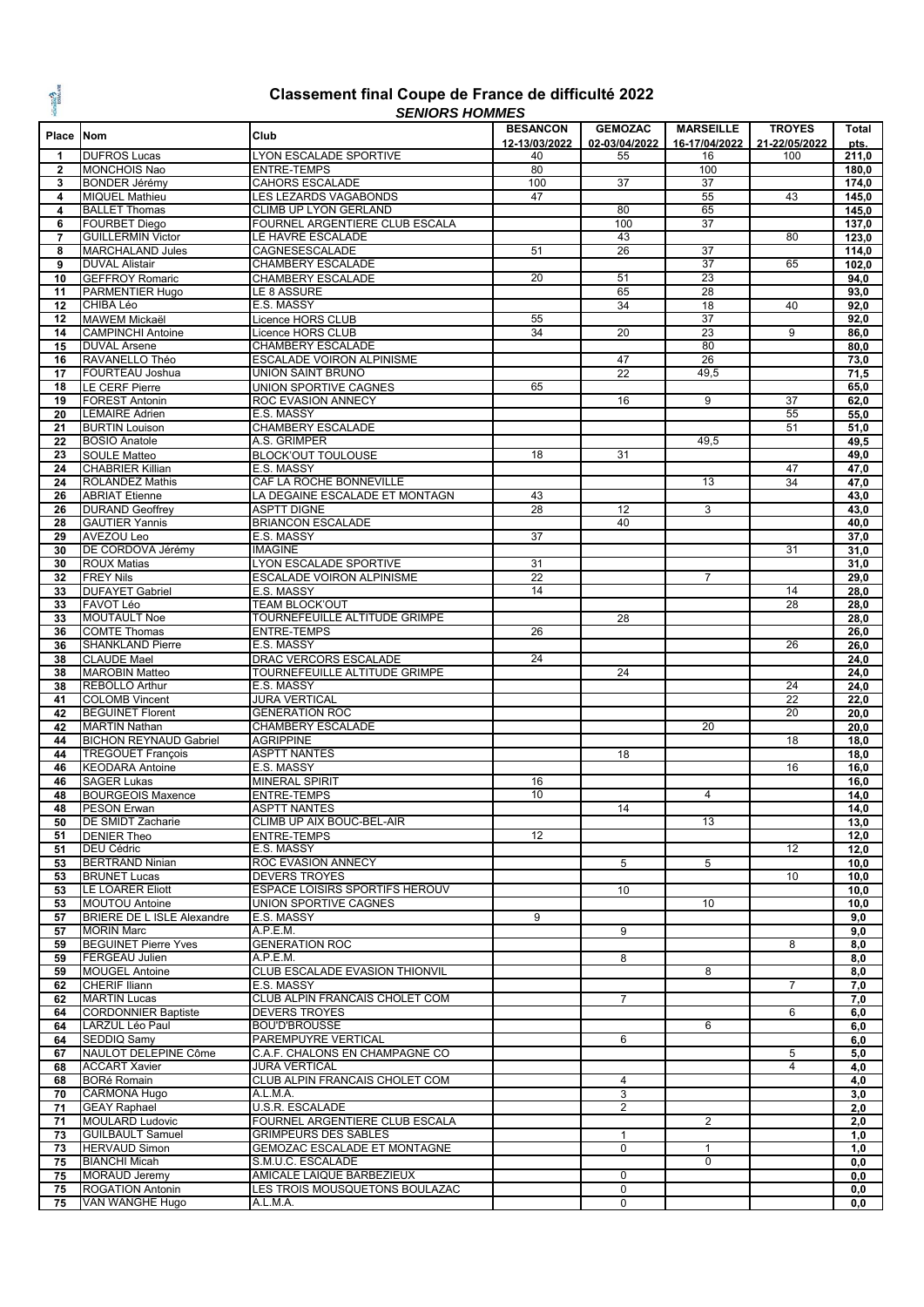

#### *VETERANS FEMMES* **Classement Coupe de France de difficulté 2022**

| <b>THE</b><br>Place | <b>Nom</b>                 | Club                          | <b>BESANCON</b><br>12-13/03/2022 | <b>MARSEILLE</b><br>16-17/04/2022 | <b>BRIANCON</b><br>18-19/07/2022 | Total pts. |
|---------------------|----------------------------|-------------------------------|----------------------------------|-----------------------------------|----------------------------------|------------|
|                     | LE DILY Céline             | <b>ROC EVASION ANNECY</b>     | 100                              |                                   |                                  | 100,0      |
|                     | <b>CUSSAGUET Alexandra</b> | <b>PAREMPUYRE VERTICAL</b>    |                                  | 100                               |                                  | 100.0      |
| 3                   | <b>BARRE Laure</b>         | <b>JURA VERTICAL</b>          | 80                               |                                   |                                  | 80,0       |
| 3                   | <b>VIOUJAS Cecile</b>      | UNION SPORTIVE CAGNES         |                                  | 80                                |                                  | 80,0       |
| 5                   | <b>ROCHET Stephanie</b>    | <b>ENTRE-TEMPS</b>            | 65                               |                                   |                                  | 65,0       |
| 5                   | <b>ROUSSELOT Nadine</b>    | <b>ROQVERTICAL</b>            |                                  | 65                                |                                  | 65,0       |
|                     | <b>CHEMELLE Blandine</b>   | <b>CLUB VERTIGE</b>           | 55                               |                                   |                                  | 55,0       |
| 8                   | <b>MARIEL Lucie</b>        | LES TIRE-CLOUS DU GRAND MANTI | 51                               |                                   |                                  | 51,0       |
| 9                   | <b>GERARD BOUY Céline</b>  | <b>LACROIX ESCALADE</b>       | 47                               |                                   |                                  | 47,0       |